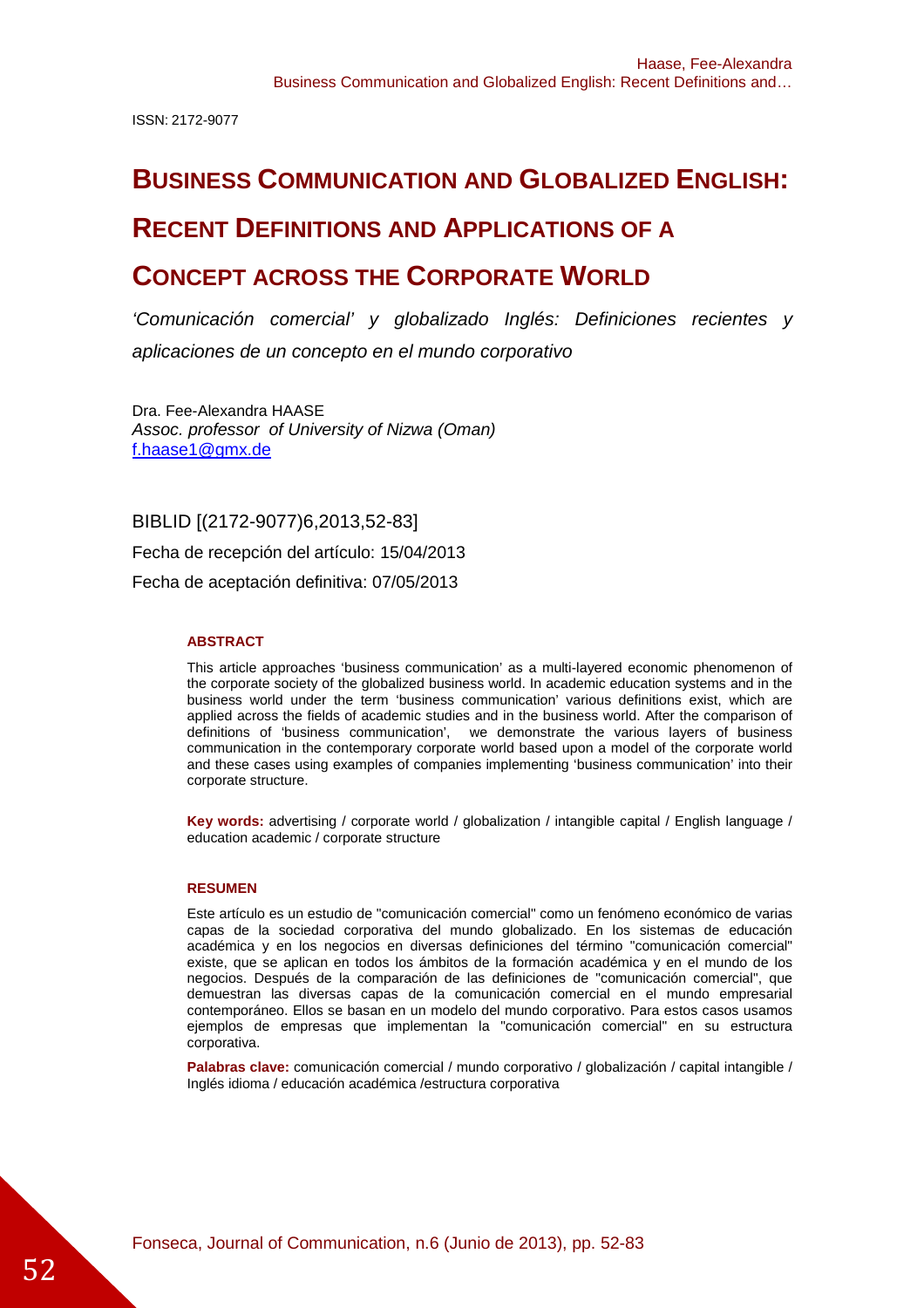# **1. Definitions, State of Research, Theoretical Approach, and the History of 'Business Communications'**

Business Communication is a field of communication, which is clearly determinated by the professional areas of its applications in an economically performing environment. Historically it has its traditions in communications sciences. So rhetoric was its earliest representative field of these studies. Also philosophy served as an early discipline fort the inquiry of economical processes. With the emerging approach of the natural sciences in the 19th century, economical processes were considered also from a scientific objective perspective as an independent scholarly field. Facing this historical perspective, business communication today in universities housed in departments of management, business, or the humanities taugh as a scholarly branch of academic studies is an interdisciplinary field of studies of communication processes. Business communication under the paradigm of globalization in the 21st century has some specific features, which determinates its appearance; so the language of the globalized international business communication is the English language serving as the lingua franca of international trade. The activities of internationally operating companies and international trading make a common international language useful; also the history of the British Empire, which had established English as an administrative language, and the political and military activities and the educational model of the United States were adopted by many developing countries from the United States in the 20th and 21st century promoting the English language as an international language. The language employed in business communication can be classified as a variation of the Standard English language of a special social community of professionals. As a feature of business communication emerging under the effects of 'globalization' since the end of the 20th century the establishment of the English language as world language and lingua franca was further promoted. Usually business communication is as a field of studies localized in the business and management departments of universities. But also the English departments, which offer English as a foreign language, teach business communication in English. Generally speaking, the English language here learned is a register of the written and spoken English language with idiomatic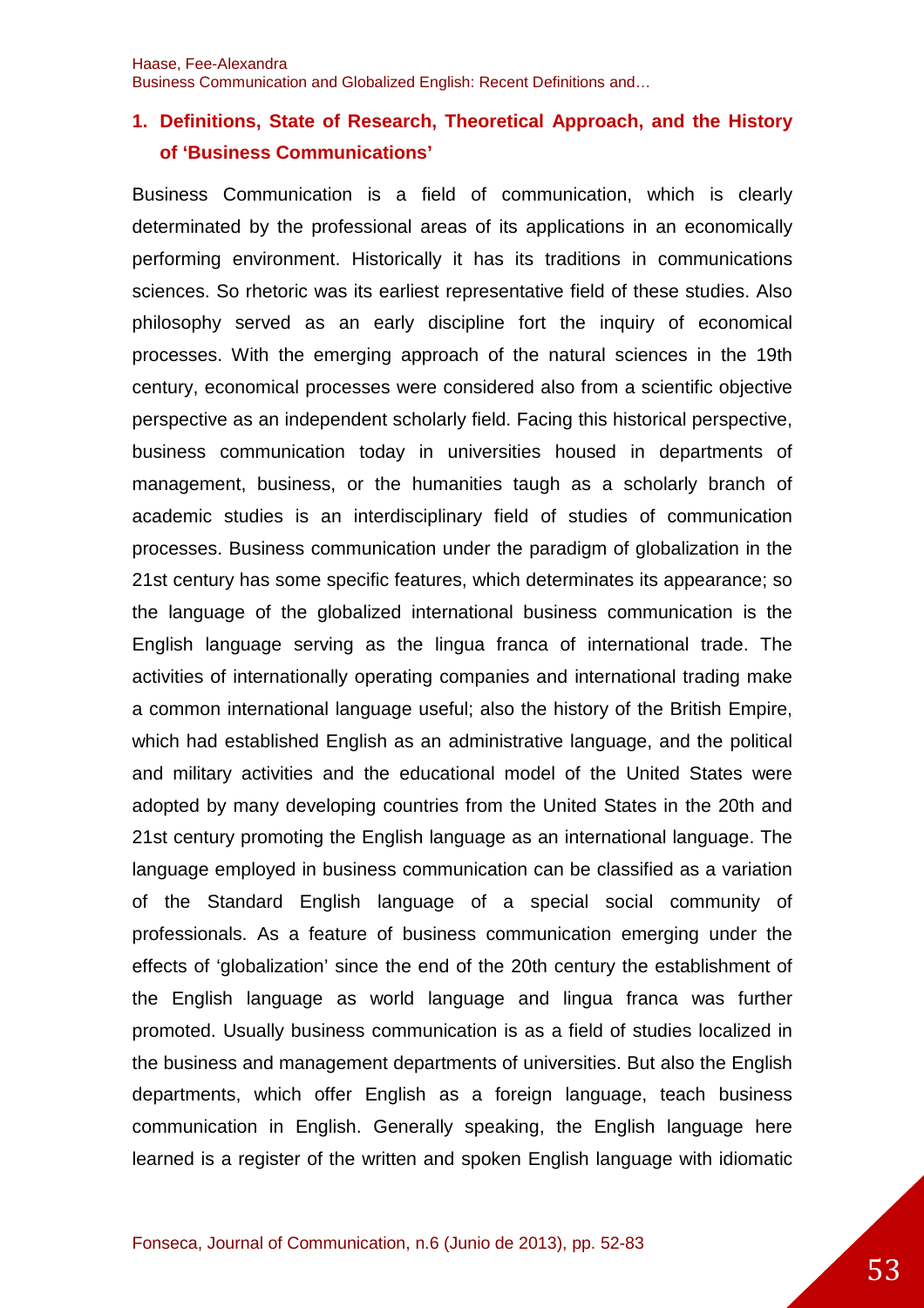expressions and a terminology, which has derived from the special needs of the business world. Communication as a purely technical area of research can also be found as a subject of academic education in IT departments. Thus, all these three fields of studies contribute to the research field of business communication. So business communication is an interdisciplinary subject with a strong approach as an applied field of science in contrast to theoretical fields of research. The research situation for business communication reflects the ambivalence of this field shared between curricula for foreign language acquisition and business studies in the English language. Boettger (2007) reflected the function of English in multilingual business communication situation. Practical textbooks for business communication in English employ this term usually in their book titles. Recent contributions are Barrett's and Sharma's textbook (2010) Networking in English: Informal Communication in Business and Bennie's (2009) A Guide to Good Business Communication: How to Write and Speak English Well in Every Business Situation both published in Oxford. Li (2009) published Effective Business Communication in English in Singapore. Baddock (2006) published the textbook Business Communication in English: E-Mails und SMS. Sweeney's (2003) English for Business Communication: A Short Course Consisting of Five Modules and Jones-Macziola and White's (2010) Getting Ahead: Communication Skills for Business English were published in Cambridge. Alshare, Lane, and Miller (2011: 186-194) described the business communication skills taught in curricula for information systems. Conrad and Newberry (2012: 112-120) treated the identification and instruction of business communication skills for graduate business education. Ioannis, Damianos, and Nikolaos (2009: 897-900) made a strategic model for the business communication field in the commercial enterprises. Maas and Burgess-Wilkerson (2012: 215-226) studied the technique of 'concept mapping' for business communication. Warren (2013: 12-24) studied the types and directionality of intertextuality in professional discourse in English. Since the research fields of business communication comprise both the cultural sciences and the exact science with a focus of the application of business communication, any theoretical aspects would be grounded in various disciplines. In business terminology the term 'business communication' is employed for any communication within the corporate organization, but also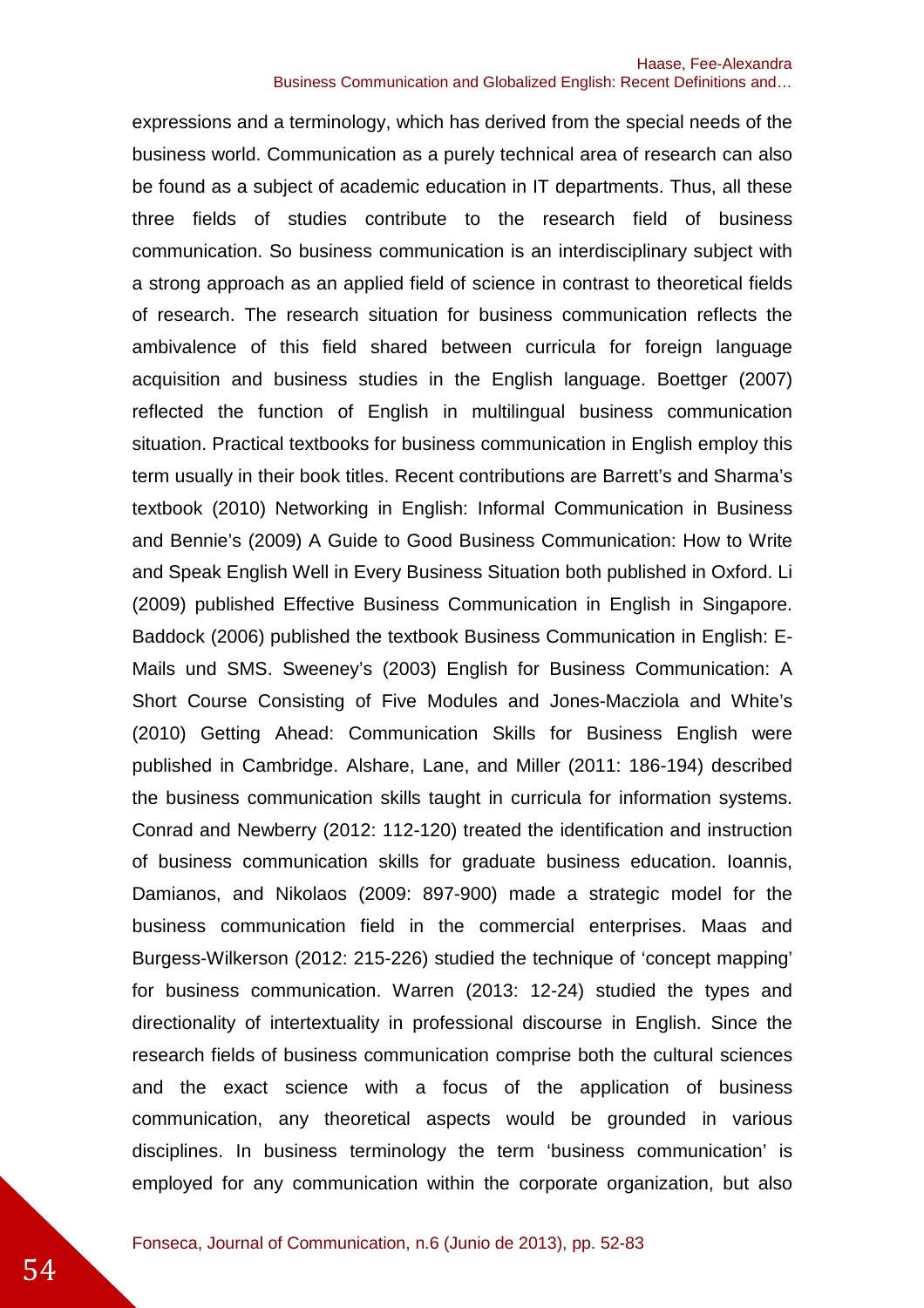means specifically the functions of the presentation of the products and services of a company in the departmental units of PR (Public Relations), marketing, and sales as well as management. In the Business Dictionary 'business communication' has the following definition: "The sharing of information between people within an enterprise that is performed for the commercial benefit of the organization. In addition, business communication can also refer to how a company shares information to promote its product or services to potential consumers". (Business Dictionary) The question 'What is Business Communication?' is answered in the Management Study Guide as follows:

> "Communication is neither transmission of message nor message itself. It is the mutual exchange of understanding, originating with the receiver. Communication needs to be effective in business. Communication is essence of management. The basic functions of management (Planning, Organizing, Staffing, Directing and Controlling) cannot be performed well without effective communication".

The Management Study Guide emphasizes that business communication is determinated by the business aims, goals, visions, and mission:

> "Business Communication is goal oriented. The rules, regulations and policies of a company have to be communicated to people within and outside the organization. Business Communication is regulated by certain rules and norms. In early times, business communication was limited to paper-work, telephone calls etc. But now with advent of technology, we have cell phones, video conferencing, emails, satellite communication to support business communication. Effective business communication helps in building goodwill of an organization." (Management Study Guide)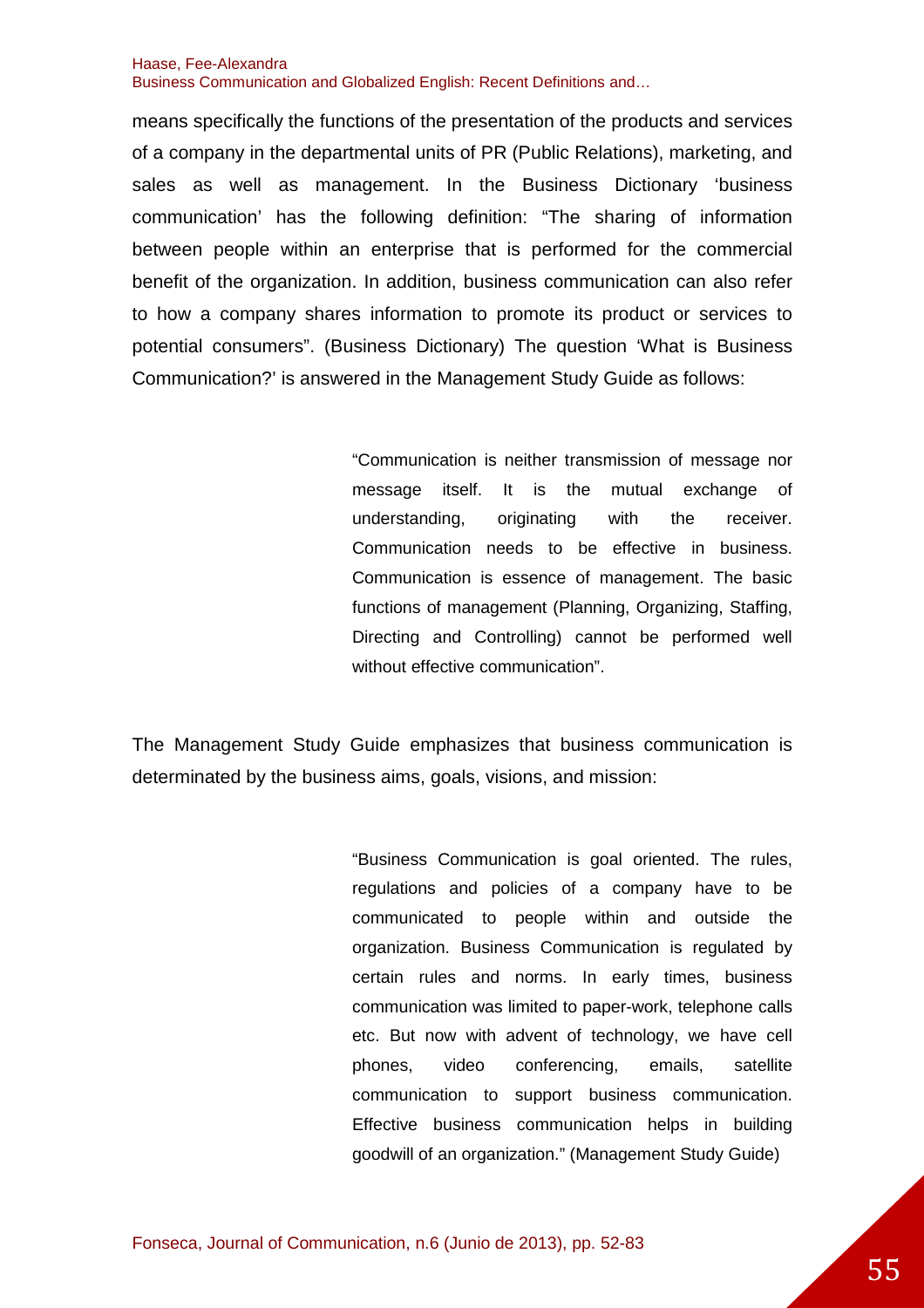Hooker wrote in Cultural Differences in Business Communication: "Communication styles vary enormously around the world, and these contribute to a staggering variety of business styles. It is best understood as reflecting a more fundamental distinction between rule-based and relationship-based cultures, which is in turn grounded in different conceptions of human nature." (Hooker) The Financial Times Lexicon has the following entries for communication-related terms:

| Internal Communication         | PR.        |
|--------------------------------|------------|
| Organizational Communication   | Management |
| Press Communications           | PR.        |
| <b>Strategic Communication</b> | Management |
| Corporate Communication        | PR         |

Any 'business communication' has the objective of gain profits directly or indirectly; for example the 'business communication' in sales brings directly profits, while the 'business communication' in a public relations department contributes indirectly to the gain of profits. The activity of communication is without doubt an abstract process and requires intellectual presence of the person performing it. The theoretical approach we can apply to all kinds of cases we study here is the economic aspect of the specific type of communication, which is called 'business communication'. The economic perspective of 'business communication' in the economic theory can be described with the use of the concept of the 'intangible capital' as market value of the corporate world. In economic theories the concept of capital since Marx exists as a value of the profit making institution. Among economic theories 'capitalism' is the process, which is used to describe the development of profit in economically acting organizations or societies. While Marx saw the capital as a concrete good in economic exchange, the term 'intellectual capital' is relatively new. The ability of the individual person to perform in the corporate world in economic processes 'business communication' can be classified as the asset of an 'intangible capital' or an 'intellectual capital'. Corrado (2012) and Dovey (2012: 295-306) discussed the concept of 'intangible capital' recently. Marrocu (2012: 377-402) applied the concept of the 'intangible capital' as a factor of the productivity of a company. Andriessen (2004) presented a method of valuation of the 'intellectual capital' of the 'intangibles'. While theoretical economic studies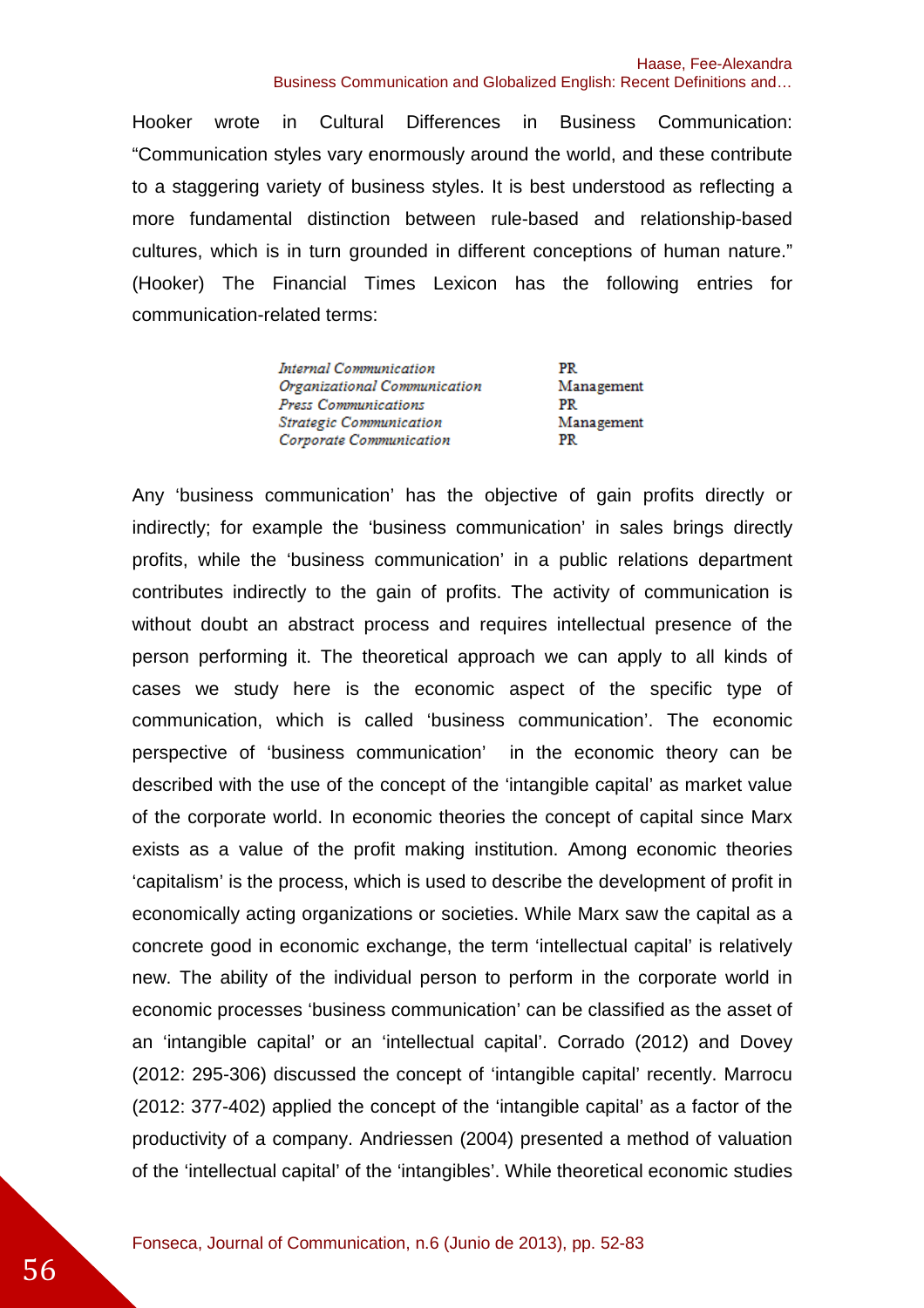use the term 'intellectual capital', the practical studies and handbooks of management discuss and describe how the 'intellectual capital' can be used' for the profit of a company. Pasher (2011) and Teece (2000) approached the concept of intellectual capital as a value the management of a company has to deal with. 'Business communication' as an economic value classified and a type of 'intangible capital' we present here in our study in various social settings of the business world. This kind of 'intangible capital' of business organizations can be characterized as 'intangible capital', which is released and shared in human communicative activities in the social sphere of the business world. Therefore, the social structure of departments, functions, and relationships of entities in a business organization has a high influence on the performance of 'business communication'.

# **2. What is Business Communication? A Modell and Definition according to Sectors of Professional Business**

Various definitions of business communication exist. Generalizing, we can say that business communication is the specific type of communication, which employs means and tools for the performance of business. Besides a natural language also technical and medial features have a high impact on the performance of business communication. Usually the establishment of networking systems dominates the performance of business communication. So business communication can be defined as any means supporting the process of business. Besides the technical means for the conduct of business, communication comprises speech communication among persons who are in any business activity engaged. Usually a business activity is a non-private activity, which aims at being supportive in a business process. As professional fields, which support the business communication process, the areas of management, public relations, marketing, advertising, and sales exist in the corporate companies. The functions of these professional fields in terms of the conduct of business communication are different.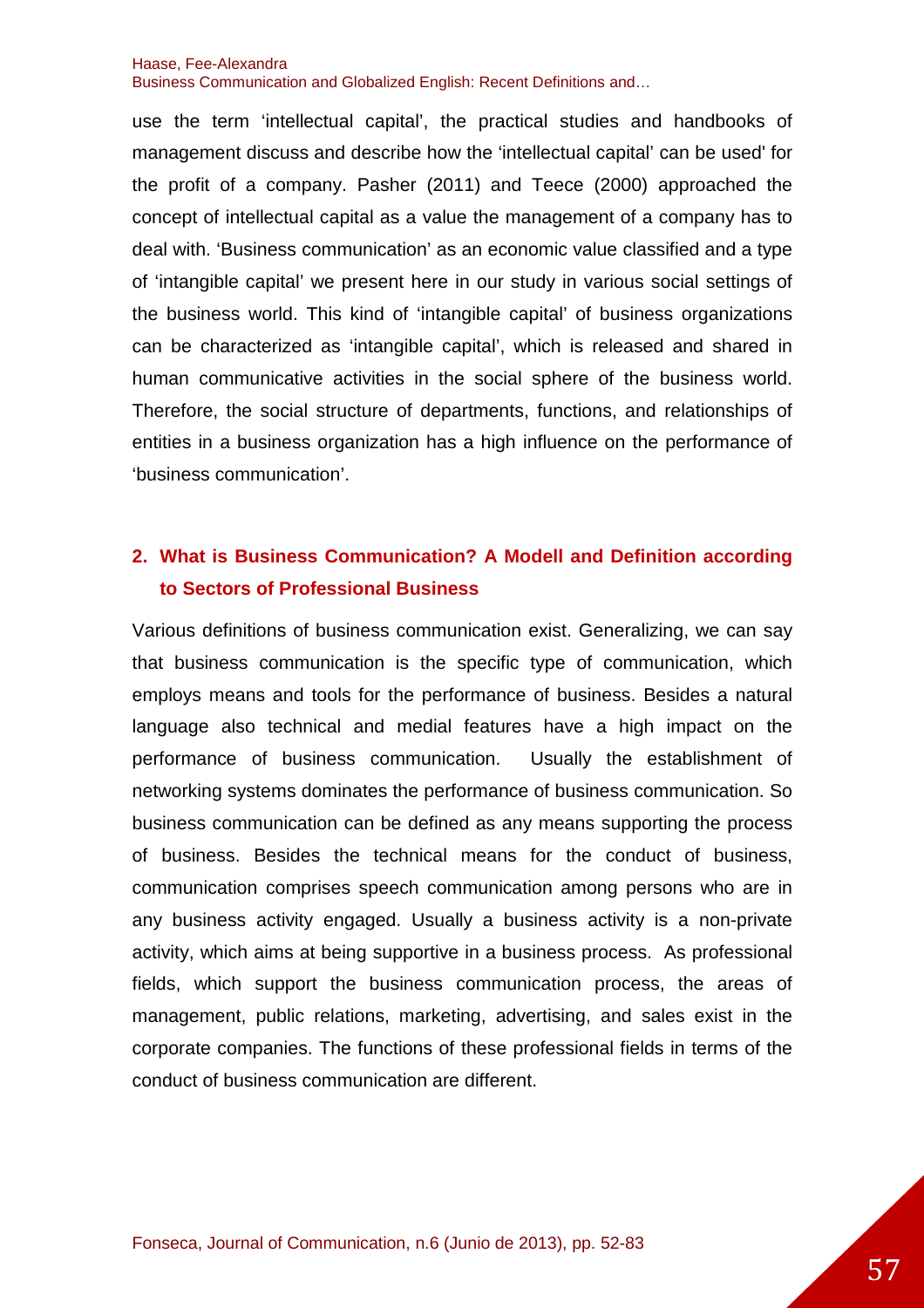| <b>Professional Field</b><br>of Business Communication | <b>Functions of Professional Field</b>                                                                | <b>Activities in</b><br><b>Business Communication</b>                                                |
|--------------------------------------------------------|-------------------------------------------------------------------------------------------------------|------------------------------------------------------------------------------------------------------|
| Management                                             | Leading<br>Controlling                                                                                | Leadership Rhetoric<br>Motivation and Vision<br>Definition of<br>Aims and Outcomes                   |
| <b>Public Relations</b><br>(Corporate Communication)   | Information of Institutions<br>Liaising with Public<br>Representation of Values of the<br>Institution | Presentation of the Institution in<br>Journalistic Media<br>Description of Ethics                    |
| Advertising                                            | Corporate Identity<br><b>Brand Identity</b><br>Advertising of Products and<br><b>Services</b>         | Description of Corporate Identity<br>Implementation of Brand Identity<br><b>Advertising Products</b> |
| Marketing                                              | Delivering and Structuring of Ways<br>of Sales                                                        | <b>Technical Communication</b>                                                                       |
| Sales                                                  | Sale to Customer<br><b>Customer Service</b>                                                           | <b>Communication with Customers</b>                                                                  |

As professional fields of business communication with associated functions and activities in business communication of a corporate organization the departments of management, advertisement, public relations or corporate communication, marketing, and sales have specified functions. These specific functions of management require a special knowledge of business communication regarding leading and controlling with the associated area of 'leadership rhetoric', motivational communication, and visionary communication towards stakeholders of the organization. The departments of public relations and corporate communication comprise as their specialization the delivery of information about the institutions and liaising with a public audience. This approach requires the presence in the mass media and so business communication means here to write and orally present information according to the needs of the public eye. Also the social media as place of public relations and marketing have become increasingly important. The contents of communication in public relations is concerned with the representation of values of the institution, the corporate identity, and the branding of the institution and their products. In departments of advertising the brand identity and the corporate identity are used for the presentation of the institution and its products or services for interested and potential customers. Marketing is specialized in the delivery and prior structuring of ways of sales; so here the field of technical communication is important. As sales is specialized in contacts with the seller of the products or services, it is here necessary to have communication skills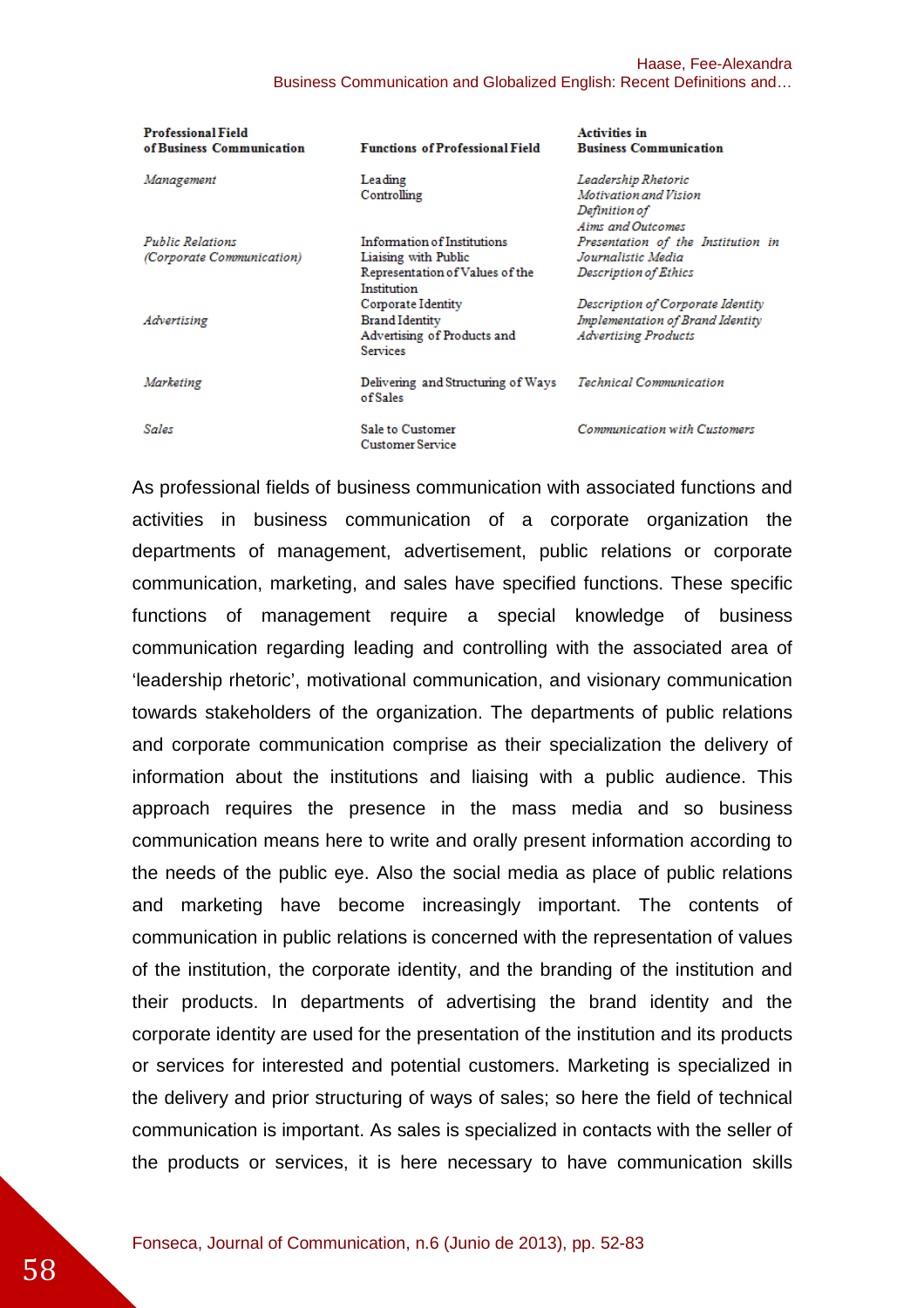applicable for personal communication in professional life. All these kinds of professional communication can be performed in oral personal communicative situations, in written formats, or in written or spoken format in an analogue of digital medium. Media presence is one of the important sectors of business communication.

| Main<br><b>Function</b>                          | Controlling<br>Planning | Information<br>of Provider of<br>Products and<br><b>Services</b> | Information<br>of Provided<br>Products and<br><b>Services</b> | Macro Structure<br>of Sales | Execution<br>of Sales |
|--------------------------------------------------|-------------------------|------------------------------------------------------------------|---------------------------------------------------------------|-----------------------------|-----------------------|
| <b>Department</b><br>ofa<br>Corporate<br>Company | Management              | Public Relations<br>Internal Relations                           | Advertising                                                   | Marketing                   | Sales                 |

#### Main Functions of Departments of Corporate Companies in the Business Process

Business communication is performed by business professionals, but also nonprofessionals who are participating in a specific situation of the business processes. Business communication at the specific local and cultural level of the communication in a business might be determinated by cultural habits and customs of the culture. On the contrary, in globalized settings the communication style and customs are different and follow international habits. This means -generally speaking- that the more objectified way of communication is aim-centered and inter-subjectively practiced with the reduction of specific cultural habits. Usually, the five areas of business communication (management, public relations, marketing, sales, and advertising) are present in every business corporation. So the departmental structure sets the standards for the business communication between these internal areas of a business enterprise.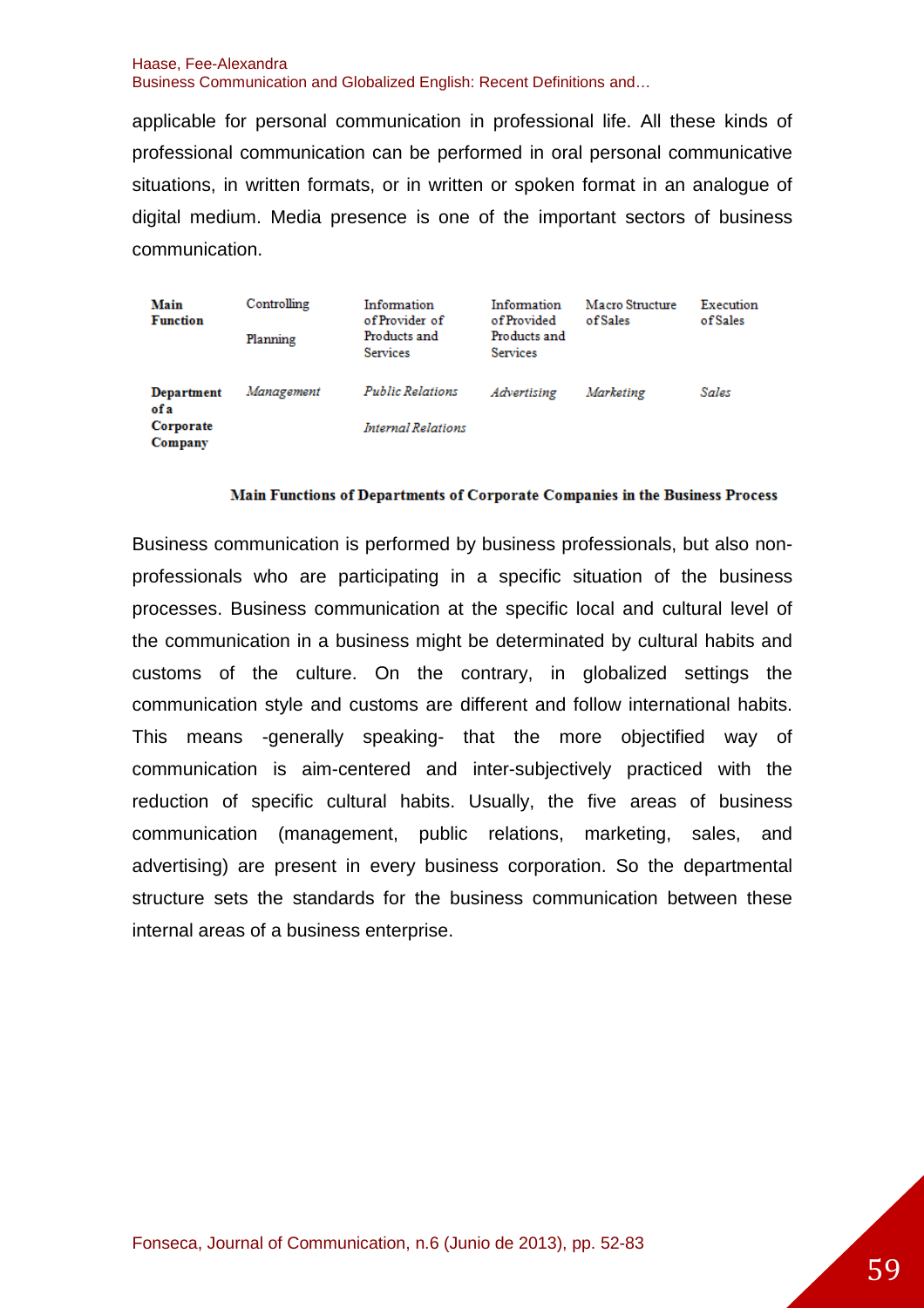| Management                                           | <b>Internal Business Communication</b>     | All Groups              |
|------------------------------------------------------|--------------------------------------------|-------------------------|
| <b>Public Relations</b>                              | <b>External Business Communication</b>     | <b>Stakeholders</b>     |
|                                                      |                                            | <b>Public Relations</b> |
| and Internal Relations                               | <b>Internal Business Communication</b>     | Employees               |
| Advertising                                          | <b>External Business Communication</b>     | Customers               |
|                                                      |                                            | <b>Stakeholders</b>     |
| Marketing                                            | <b>External Business Communication</b>     | Customers               |
| Sales                                                | <b>External Business Communication</b>     |                         |
| Departmental Unit                                    | <b>Direction of Business Communication</b> |                         |
| <b>Types of Business Communication and Functions</b> |                                            |                         |

#### of Departmental Units of a Corporate Organization

Management is an area of business communication where decision-making is performed. The decision-making process in management implies that options exist. The selection of options decides about business processes in the future. Management makes decisions, which are important for the internal structure of the company and also decisions regarding the interaction with the outside world. The communication can be set up for short term goals as tactic communication or for long term goals as strategic communication. On the contrary, advertising, marketing, and public relations face their objectives in the presentation of the company and its products towards the outside world of the stakeholders. Their actions are determinated by the corporate identity of the company, its aims, and vision as well as concrete functions of each departmental unit. Business communication requires at any departmental level a specific communicative competence. Traditionally communication refers to communication by digital media without any media at all as interpersonal communication or alternatively with the use of analogue media. Communication by digital media creates a virtual reality. Communicative competence means the ability to use the skills of communicative performance of an individual person and the tools of traditional media and digital media as well as non-mediated communication. Knowledge in the corporate business world is determinated by its relevance for the conduct of business.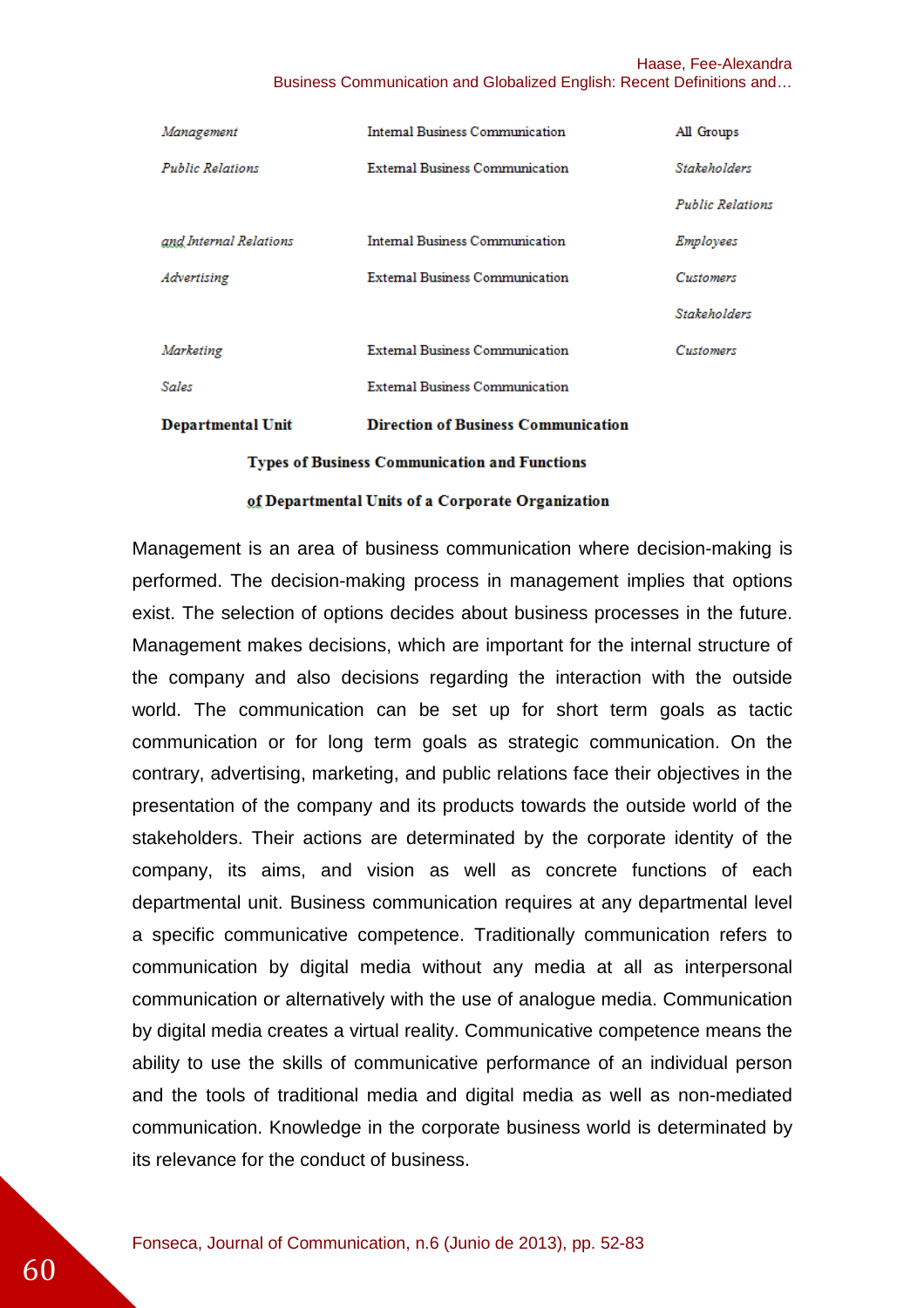Management

Management of Knowledge

**Marketing** Outlets for Consumable Goods or Services

Communication of 'Internal Knowledge'

**Communication in Organization** (Internal Communication) Internal Stakeholders of the Institution

Communication of 'Internal Knowledge'

**Public Relations and Corporate Communication** Local Mass Media Regional Mass Media Digital Mass Media

Communication of 'External Knowledge'

Advertising Local Mass Media Regional Mass Media Digital Mass Media

Communication of 'External Knowledge'

#### External and Internal 'Knowledge Management' for Business Communication in Management

Business communication entails the communicative ability to communicate contents promoting the business. Business communication depends on the branch of an organization, which contributes to the business from a specific perspective; so the knowledge management as the practical distribution of business-relevant knowledge depends on the specific perspective.

| Management  | Communication of Knowledge to: PR, Advertising, Marketing    |                                                                   |
|-------------|--------------------------------------------------------------|-------------------------------------------------------------------|
| PR          |                                                              | Communication of Knowledge to: Management, Advertising, Marketing |
| Advertising | Communication of Knowledge to: Marketing, Management, PR     |                                                                   |
| Marketing   | Communication of Knowledge to: Management, PR, Advertisement |                                                                   |

Standardized aims, outcomes, and vision of a company across the departments of an organization ensure the uniformity of the communication as crossdepartmental topics. Maintaining the communicability in an organization concerning business communication implies certain standards; an example is the 'house style', which facilitates the internal and external communication process:

> Standardization of Communication Means Standardization of Communication Topics Standardization of Communication Techniques and Methods Standardization of a Corporate Language Standardization of Participants in Communication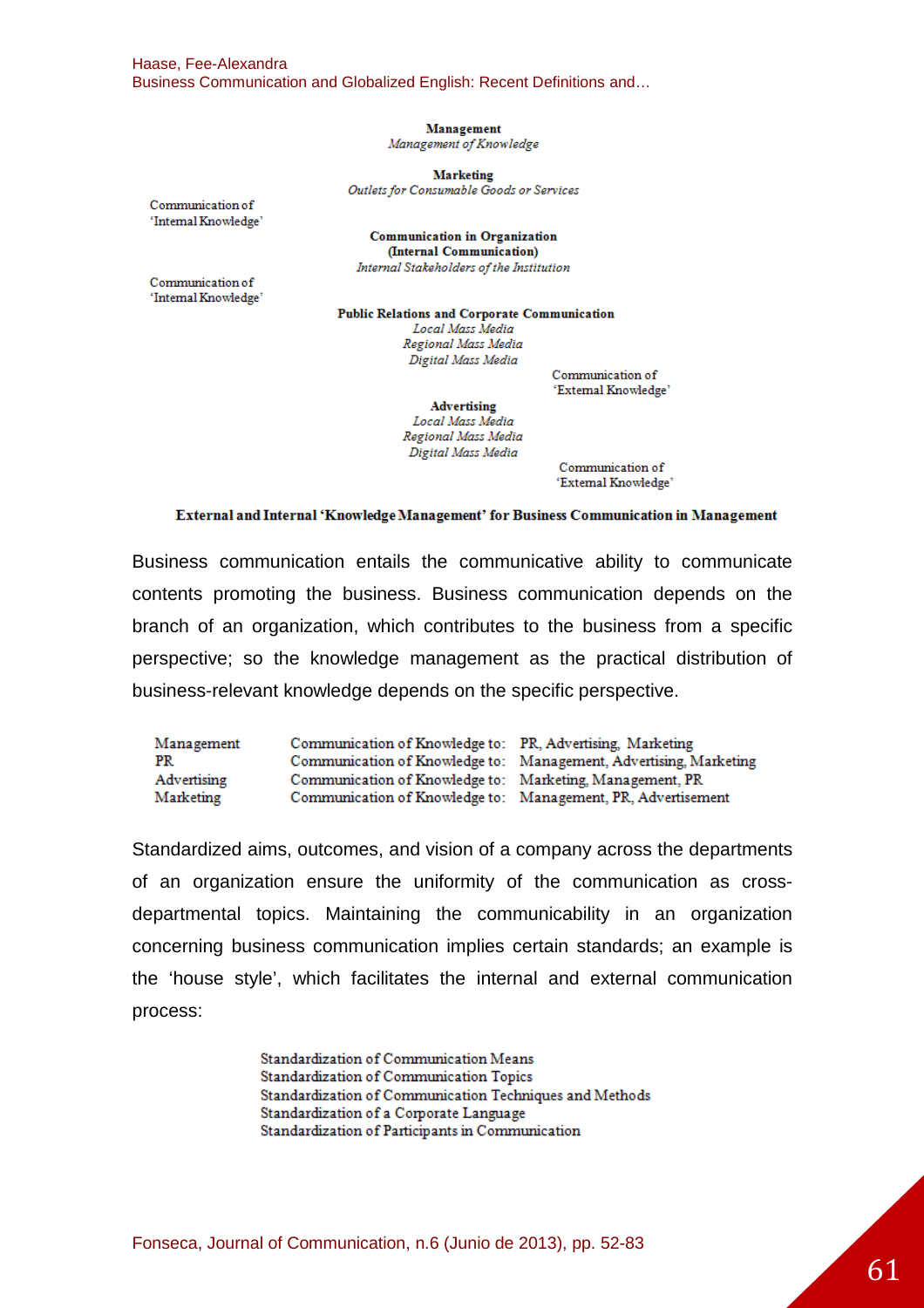Business communication aims at various effects as result of successful communication:

| 'Facilitation of Business Processes'                                                                                  | All Areas                              |
|-----------------------------------------------------------------------------------------------------------------------|----------------------------------------|
| 'Persuasion regarding Actions<br>resulting in Business Processes'                                                     | PR, Advertising                        |
| 'Information and Persuasion about                                                                                     |                                        |
| Aims, Values, Products, and Services of the Organization'                                                             | PR, Advertising                        |
| 'Controlling of Practice of the Organization'<br>'Decision Making of the Organization'<br>'Plans of the Organization' | Management<br>Management<br>Management |
|                                                                                                                       |                                        |

The aims of business communication in a corporate organization can be described as the supportive actions of the conduction of business in the interest of the organization.

Business communication as a skill of managers requires the ability to communicate the aims of management, which are planning, controlling, and decision making. So according to these functions the business communication takes place.

Decision Making Flanning Manning<br>Planning Flanning Heas and Facts<br>Controlling Facts

#### **Business Communication as Function of Management**

Also the aspect of leadership rhetoric belongs to the skills of managers. Traditionally rhetoric employs as categories of persuasion the methods of docere ('teaching'), delectare ('entertain'), and movere ('movement'). As a communicative connection to other areas of business communication the management needs to maintain the communicative exchange with PR, marketing, and advertising. Traditionally the actions of a manager have been associated with the performance of leadership rhetoric.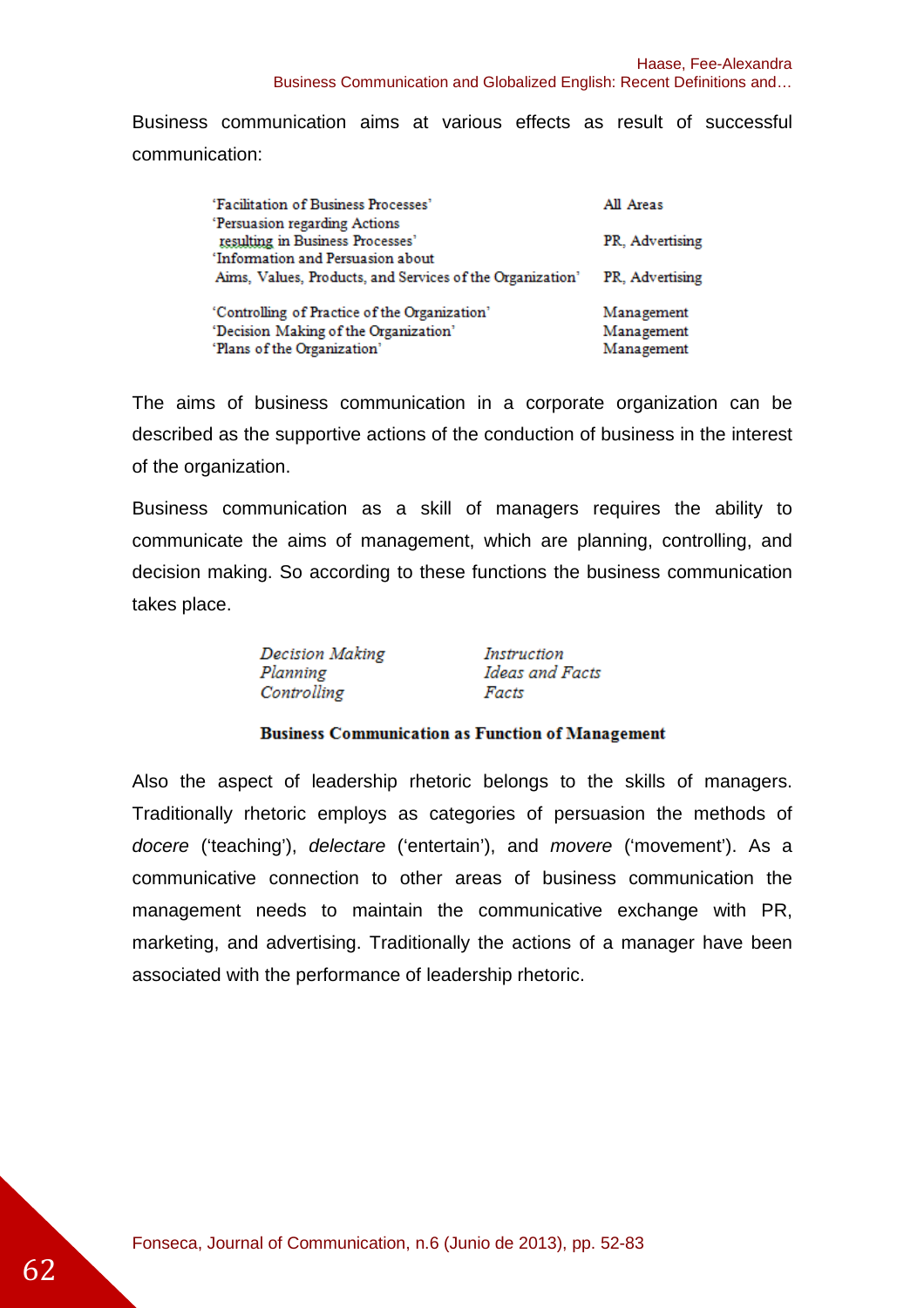**Communication at Management Level Management** 

Controlling Planning **Decision Making** T.  $\perp$ т.

**Executive Communication** 

PR Advertising Marketing  $\downarrow$   $\downarrow$   $\downarrow$   $\downarrow$  External Audience **Stakeholders** Consumers

# **3. Case Studies I: Applications of 'Business Communication' in Corporations**

### **I Business Communication at Wal-Mart:**

# **Business Communication as Marketing and Advertising Place of a Corporate Community**

The company Wal-Mart is an example for business communication specialized in sales and PR ('Public Relations') for its community. Under the logo 'Saving people money so they can live better' Wal-Mart states that the company "helps people around the world save money and live better - anytime and anywhere in retail stores, online and through their mobile devices." (Our Story. Wal-Mart) Regarding the 'heritage' of the founder of the company is written in the section of the homepage for corporate communications that the principle 'Saving money and better living' was used "since the first Wal-Mart store opened in 1962 in Rogers, Arkansas." This section continuous stating that "we've been dedicated to making a difference in the lives of our customers. Our business is the result of Sam Walton's visionary leadership, along with generations of associates focused on helping customers and communities save money and live better." (Our Story. Heritage. Wal-Mart) The term 'community' is often used for the people associated with this institution and used as a tool for public relations. Wal-Mart has its official website, where it represents its 'community'. As principles of its corporate culture Wal-Mart has the values of '3 Basic Beliefs and Integrity': "Walmart was founded on three basic beliefs: service to our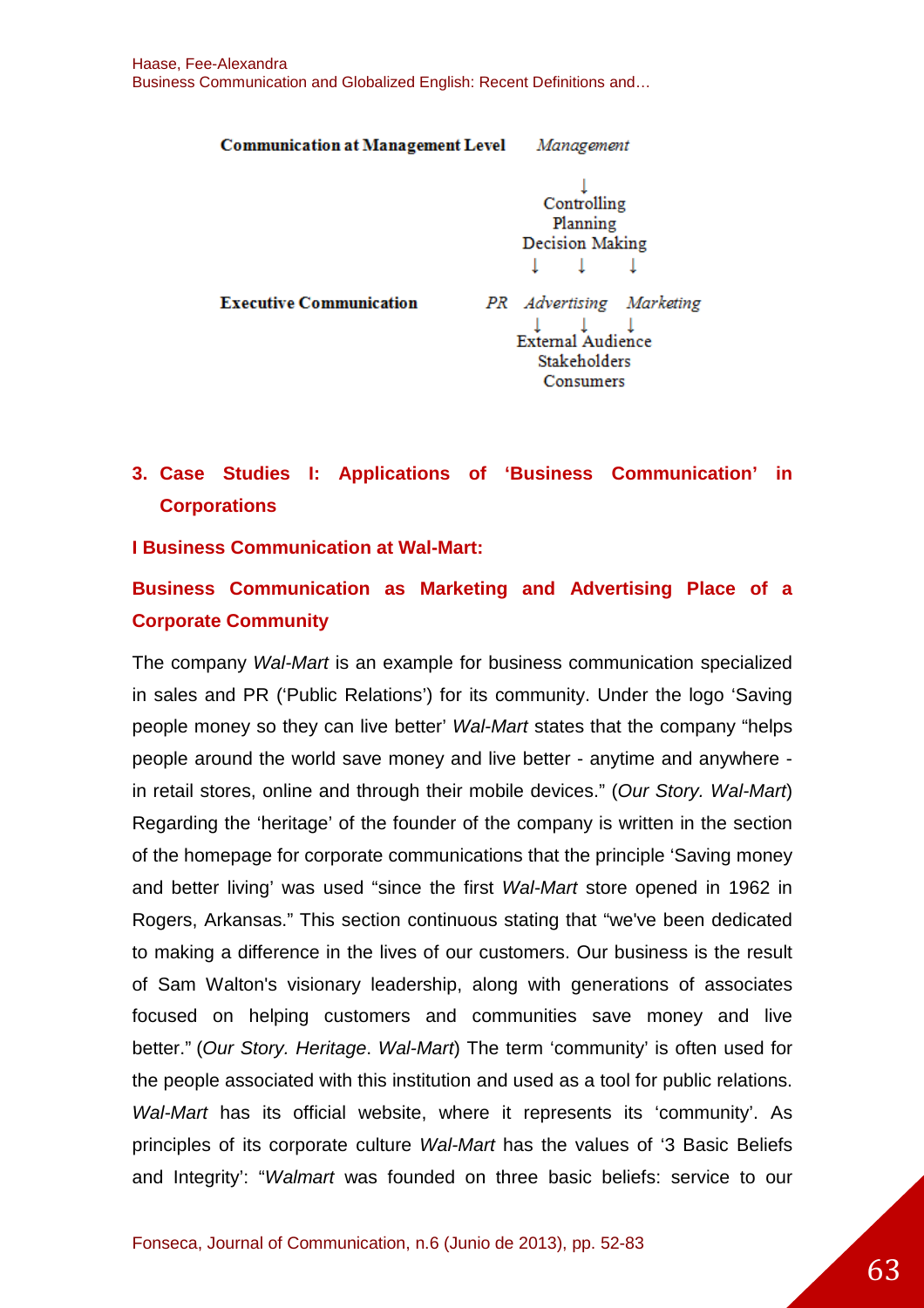customers, respect for the individual and striving for excellence. Our adherence to these principles has created a unique work culture at Walmart. No matter where you go — to any of our stores and offices in any of our brands around the world — our associates live these values. Service to our customers - Respect for the individual - Striving for excellence." (Corporate Culture. Wal-Mart) Obviously these guidelines reflect ethics of business communication, especially sales activities, which are performed at a one to one – interpersonal level. Wal-Mart maintains a Global Ethics Office. Wal-Mart has a Investment Community Communications Policy for the principles governing communications among Wal-Mart and its directors, officers and associates and financial institutions under U.S. federal law. These guidelines regulate the performance and interaction between the corporate organization and other business corporations as well as the government in order to ensure that the communicated contents and the practice of disclosure of selected contents is in accordance with the laws. So business communication also refers here to the information about the financial state of the business corporation and the degree of its publicity.

### **II Business Communication at AT&T and Oracle:**

### **Communicating the Business of Digital Media via Digital Media**

AT&T and Oracle are business corporations, which sell technical tools for digital communication and services for the conduct of digitalized business communication. Communication tools of AT&T are its 'wireless network news' and the 'media newsroom' for the outreach to the mass media and the public audience. In the section About Us the corporate structure of the company is described in the subsections 'News Releases', 'Careers', 'Intellectual Property', 'AT&T Foundry', 'Senior Leaders', 'Diversity Management', Supplier Partnerships', 'Service Publications', and 'Security Vulnerability Reporting'. This company offers various digital formats for its presentation and communication to stakeholders, customers, and the mass media. In the section Doing Business With Us for the distribution of news the following tools are used: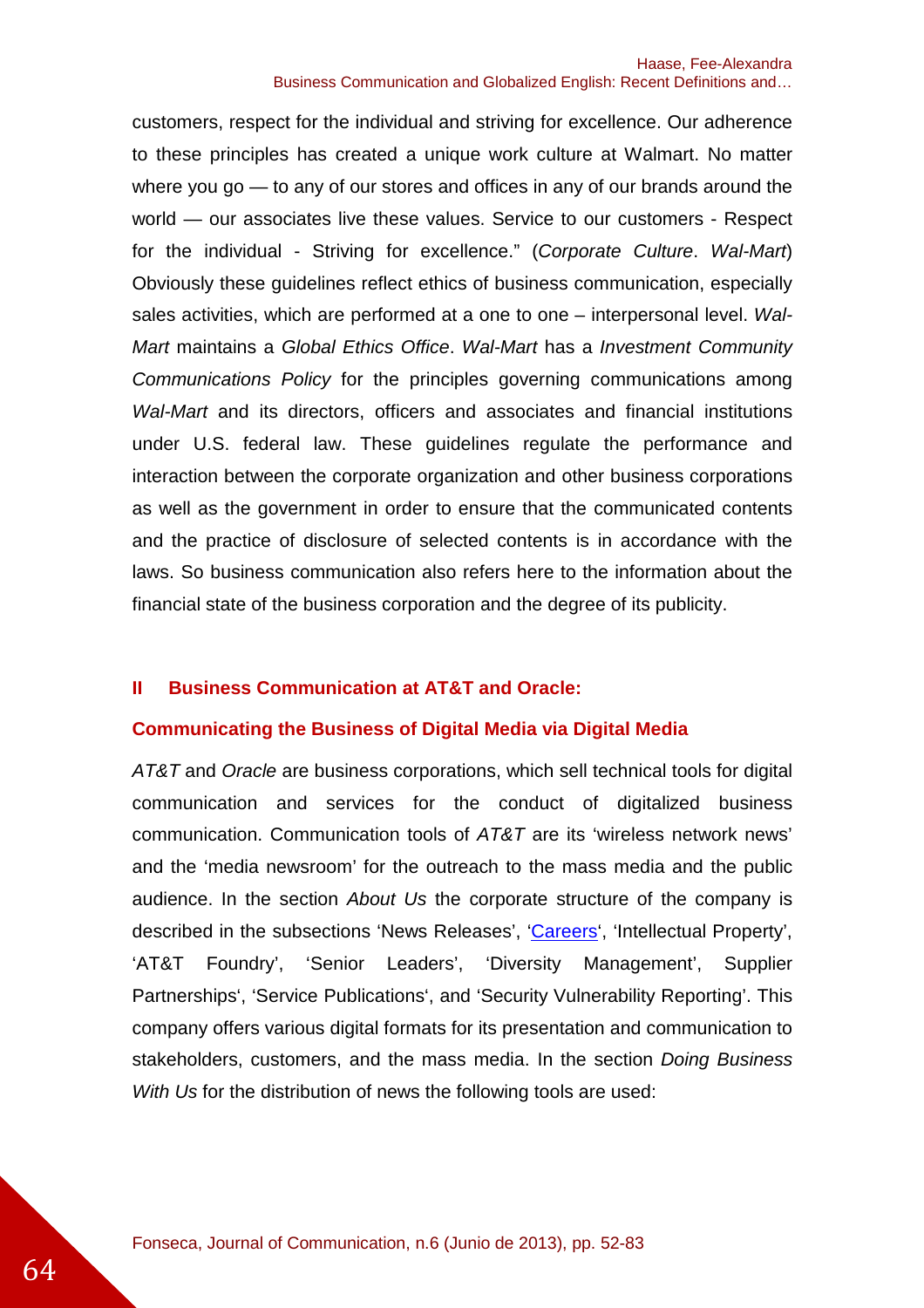- News Releases
- RSS Feeds
- Multimedia Gallery
- $\bullet$  Media Kits
- Events Calendar
- U-verse
- Wireless
- Innovation
- $\bullet$  Network
- · Business
- Texting Can Wait
- Media Inquiries
- Consumer Blog
- Innovation Space Blog
- Public Policy Blog
- Networking Exchange Blog
- · Social Media
	- $(AT\&T)$

In the section Doing Business With Us the company AT&T writes: "AT&T views the supply line as a strategic component of the business, and is constantly seeking ways to improve its performance and reduce costs." (Doing Business With Us) For the corporate culture at AT&T metaphorical terminology of the political area is used; so in Community Impact the employees are described as 'corporate citizens': "At AT&T, our employees have long honored essential core values. We do not simply support our communities; we are engaged, contributing members of them." (Corporate Citizenship. AT&T) In the Company Information of AT&T the following is written in the section Our Values about the values of the company:

> Deliver the future first Build strong customer relationships Unleash our human capabilities Operate with integrity and trust (Company Values. AT&T)

The IT company Oracle uses presentations of its products with learning materials. Oracle also offers digital media formats for the exchange between the company, stakeholders, customers, and the broad audience. Persons who use the services of Oracle are called 'partners'; they can both be active in the sale of products and in the instruction for the application of these products. Oracle employs several methods of communication via digital communication devices in order to reach the community of partners, customers, and the public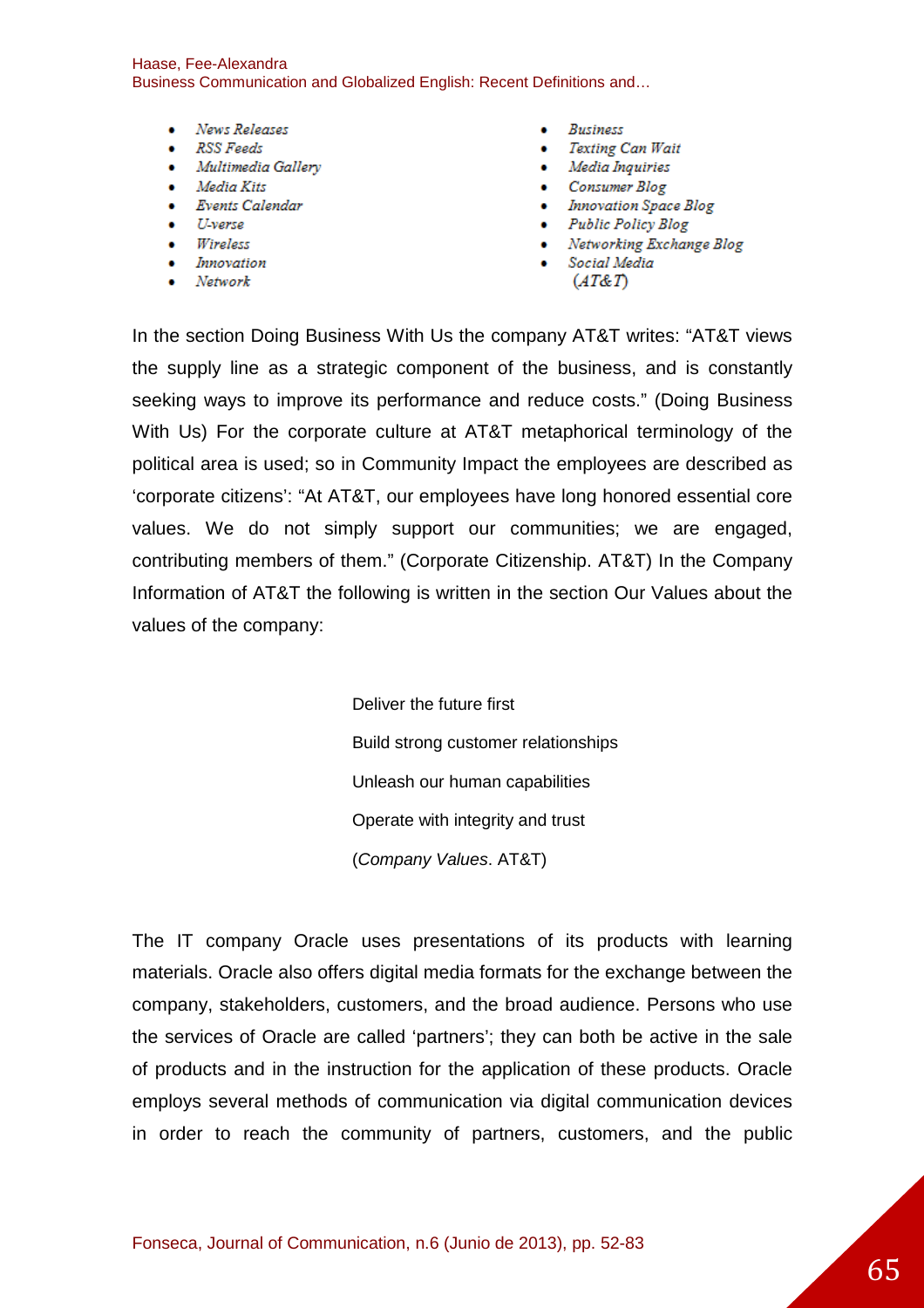consumers of mass media. On its website the company Oracle presents the following communication tools:

- **Oracle Cloud** Java **Customer and Events Communities**
- $\bullet$  Blogs
- Discussion Forums
- Wikis
- Oracle ACEs
- **User Groups**
- · Social Media Channels **Services and Store**
- Log In to My Oracle Support
- Training and Certification
- Become a Partner Find a Partner Solution
- Purchase from the Oracle Store (Oracle)

#### **Communications**

- $\bullet$  Blogs
	- · Java Magazine
- Newsletters
- Oracle Magazine
- · Podcasts
- Profit Magazine
- Social Media Directory
- · Videos

Both AT&T and Oracle are companies producing IT products and services of digital media for the communication to the exterior audience. The core feature of their business sector is the provision of digital communications. Oracle aims at the close relationship between the sale of products and the process of learning about these products and their applications. This dual strategy of digital communication tools and services in order to learn about the products is set up across several departmental units referring to marketing, public relations, and sales. Since sales of products and services contains also the delivery of information about the use of the products, the company Oracle uses partners for sales as well as digital media for learning processes of their partners and the end users of the products.

### **III Cases of Globalized Business Communication in the Oil Industry:**

### **Shell, China National Petroleum Corporation (CNPC), and Saudi Aramco**

The business sector of oil production is an example for the corporate communications of departments of public relations. These companies list on their agenda besides the production and trade of oil products other fields of business and charity work for the benefit of a general society. With these alternative areas of business activities these companies aim at favorable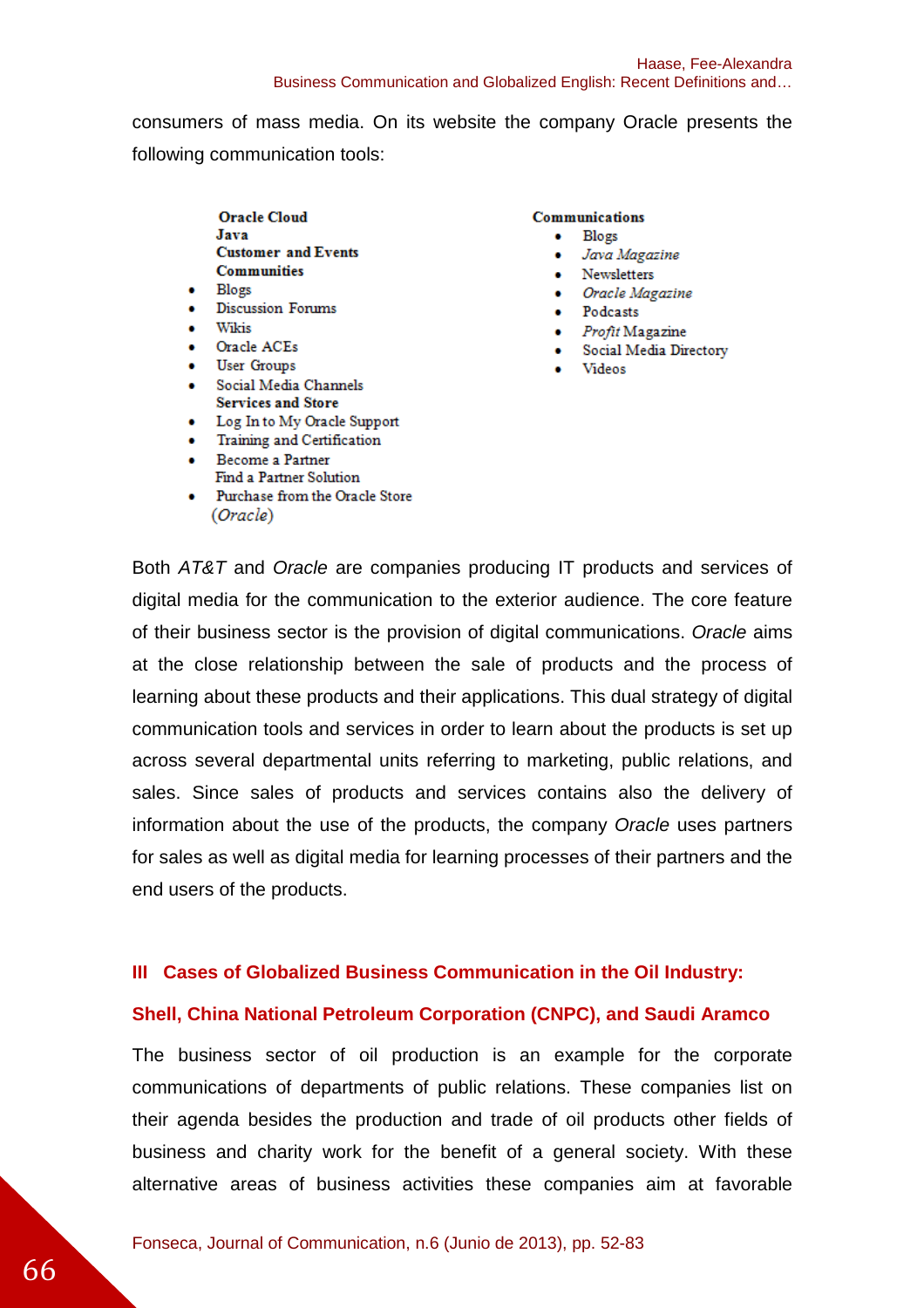responses via public relations and corporate communication in the mass media. Also the promotion of general society-related benefits and care about the environment are approaches of communicating a positive image in the public eye. The companies in the business sector 'energy' utilize business communication as the tool to communicate its structures to the public. The companies use online presentations for the exterior audience in order to communicate a description of the company as a global player and the aims and visions of the company. The company Shell is an example; this company writes about its organization: "We are a global group of energy and petrochemicals companies with around 90,000 employees in more than 80 countries and territories. Our innovative approach ensures we are ready to help tackle the challenges of the new energy future." In the section Our Business on the website of Shell is written: "Shell is organized into: Upstream, Downstream, and Projects & Technology. (…) The global network of Shell Trading companies encompasses Shell's trading activities in every major energy market around the world. We also manage one of the world's largest fleets of liquefied natural gas (LNG) carriers and oil tankers." (About Shell. Our Business. Shell) In the section Future of Energy is written: "Our commitment to technology and innovation continues to be at the core of our strategy. We believe our technologies and technical expertise will be telling factors in the growth of our business." (About Shell. Our Business. Shell) The PR is based on the conceptual idea online dialogue; Shell Dialogues is the public relations platform of the company with Webchat. (Shell Dialogues. Shell)

Also the Chinese national oil manufacturer China National Petroleum Corporation (CNPC) presents itself on its official website as a global player aiming at 'profitable provisions of energy' with 'economic, social, and environmental responsibility'. The company communicates as principle value the traditional Confucian value of 'harmony' as quality of the relations between the different stakeholders of the company. According to its website presentation, China National Petroleum Corporation (CNPC) "is China's largest oil and gas producer and supplier, as well as one of the world's major oilfield service providers and a globally reputed contractor in engineering construction. With a presence in almost 70 countries, we are seeking an even greater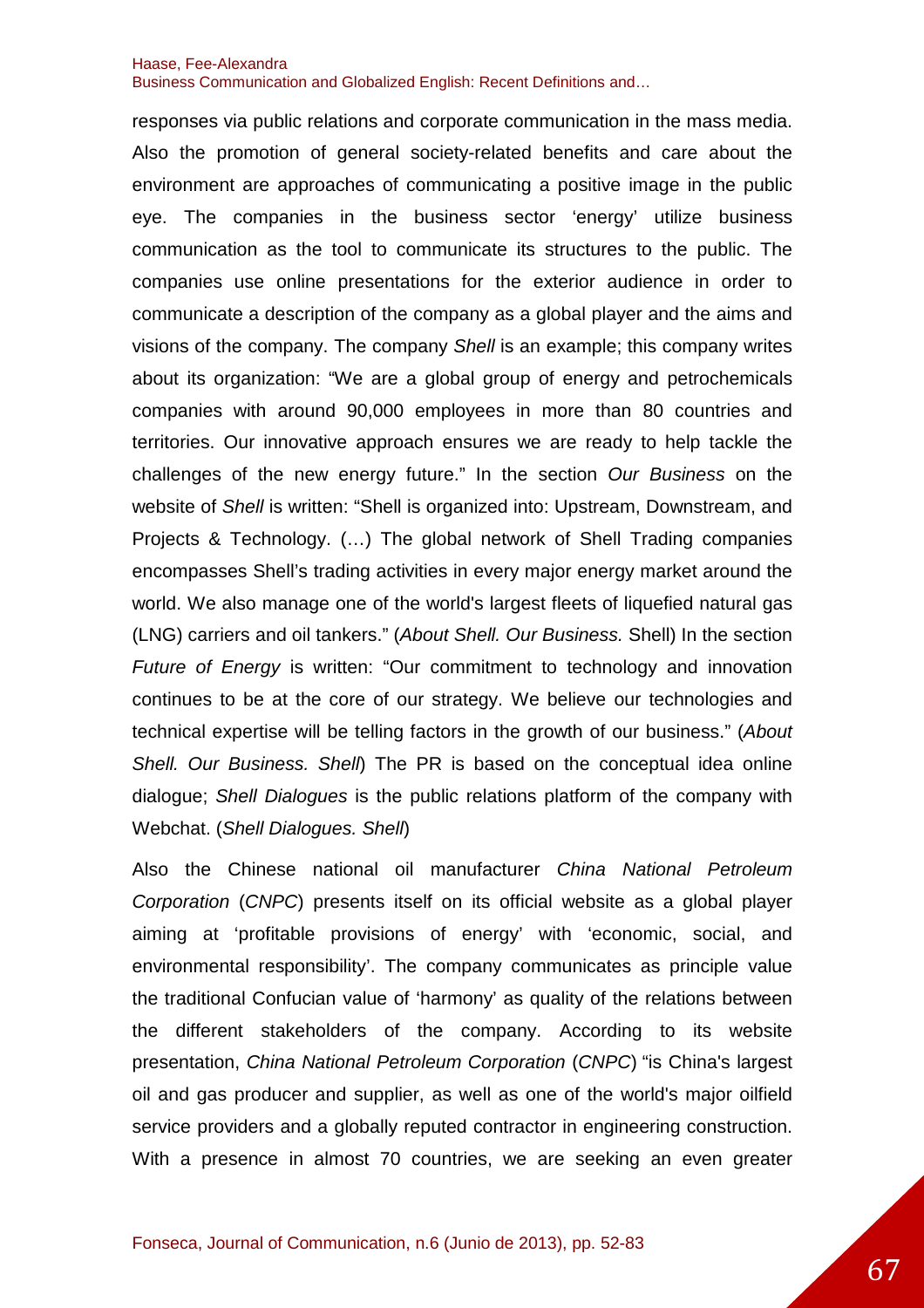international role. We provide energy in a profitable manner, and always attach great importance to our social and environmental responsibilities." On the section Our Businesses of the website the main sectors oil and gas operations, oilfield services, engineering & construction are described. (Our Businesses. China National Petroleum Corporation (CNPC)) The Press Section covers news releases, speeches, publications, video, and online features. (Press. China National Petroleum Corporation (CNPC)) In Our Mission is written: "China National Petroleum Corporation (CNPC) is committed to the principle 'Caring for Energy, Caring for You'. We strive for harmonious relationships between operations and safety, energy and the environment, corporate and community interests, and employers and employees. We are committed to protecting the environment and saving resources, promoting the research, development and application of environmentally friendly products, fulfilling our responsibilities to society and promoting development that benefits all." (Company Profile, China National Petroleum Corporation (CNPC)) In Our Strategy is written:

> "Increasing resources Endeavoring to maximize and diversify oil and gas resources, ensuring an orderlyreplacement of reserves, and maintaining thedomestic leadership of our upstream business.Expanding marketTaking full advantage ofeconomies of scale and the integration of upstream anddownstream operations to seek a dominant position in the market and maximize profits. Seeking a greater international role Focusing on oil and gas business, being active and prudent in enhancing international cooperation, strengthening capital operations, and expanding international oil and gas trading in a mutually beneficial way." (Company Profile. China National Petroleum Corporation (CNPC)

In the section Our Goal is written that the main goals are to build an 'integrated international energy corporation' and to focus on 'oil and gas business supplemented' by 'oilfield engineering' and 'technical services', "integrating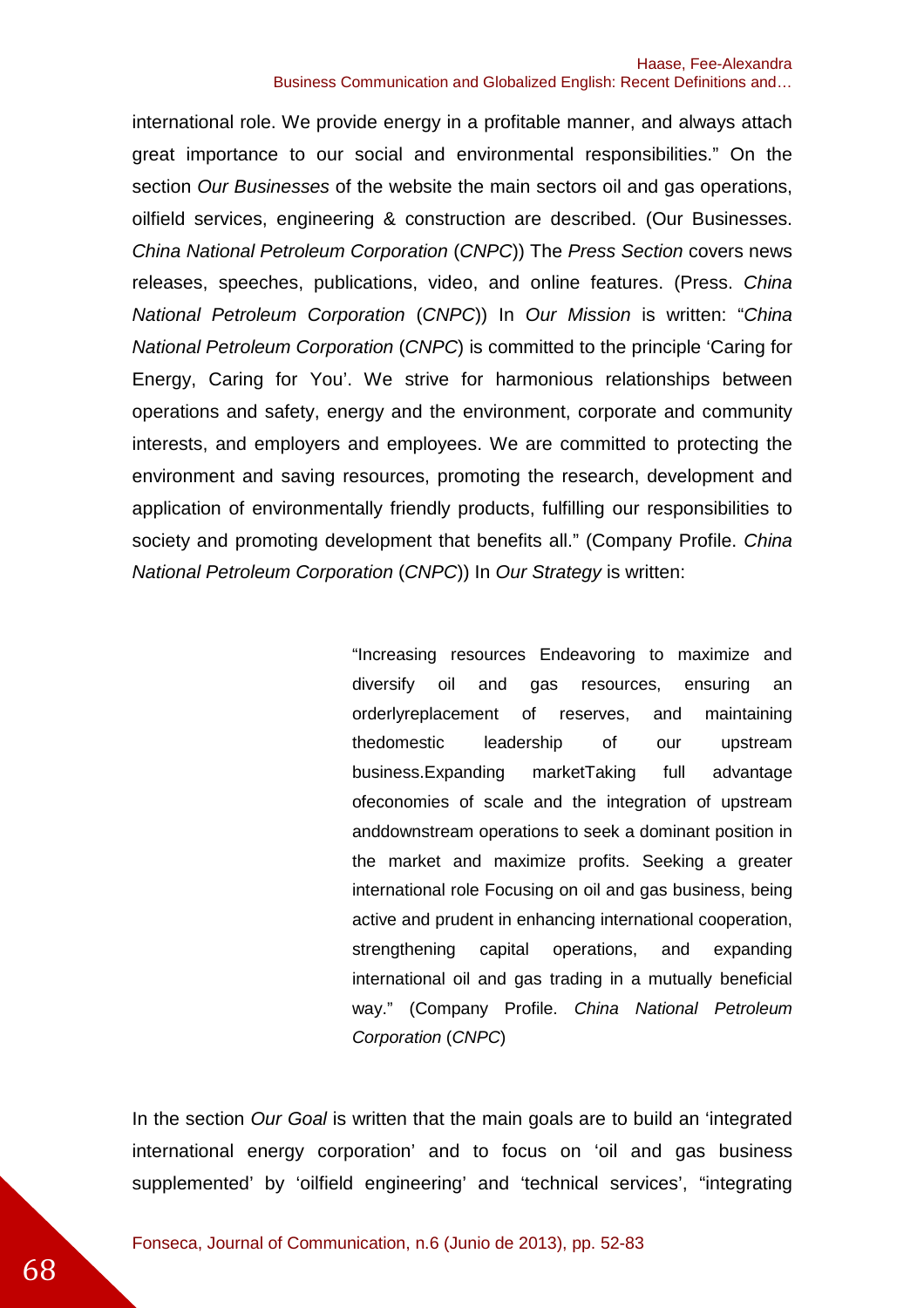upstream and downstream operations, developing our domestic and overseas businesses in a coordinated way and promoting the orderly development of new energy." (Company Profile. China National Petroleum Corporation (CNPC) In the section Powering Possibilities is written: "We do so much more than provide energy to the world. We also grow new businesses, fuel the economy and drive innovation." (Powering Possibililties. China National Petroleum Corporation (CNPC)

The company Saudi Aramco is the Saudi Arabian oil company, which emphasizes in its self-description on the official website of the company that its business goes beyond the limits of the production of oil. Besides the promotion of innovations Saudi Aramco also is interested in the development of education, economical process, environmental protection, and partnership, as in the section Our Vision is written: "Our commitment to remain the world leader in the production of petroleum-based energy is complemented by our commitment to help solve a host of pressing issues. We believe we can make a difference wherever we do business by investing in innovation and entrepreneurship, creating educational opportunities, powering economic progress, increasing environmental awareness, and working in partnership for energy sustainability." (Saudi Aramco) In the section Our Company is written: "The world's need for energy is growing, but so too is our ability to meet that demand. Our teams have been discovering new and better ways of delivering petroleum energy since 1933. Find out more about our leadership, our history and the people who make us the world's leading integrated petroleum enterprise." (Saudi Aramco) In the section Our Operations is written about the practical performance in order to reach aims of the company: "To maintain our legacy of reliability, our operations span the globe and range from exploration and producing to refining, chemicals, distribution and marketing. Learn more about our global presence, our world-class facilities and our current projects." (Saudi Aramco) In the section Doing Business With Us is written: "At Saudi Aramco, we make every effort to work with leading businesses. We realize that developing partnerships leads to more jobs and a stronger domestic economy. We also share our expertise with others and learn from them as well. We encourage and support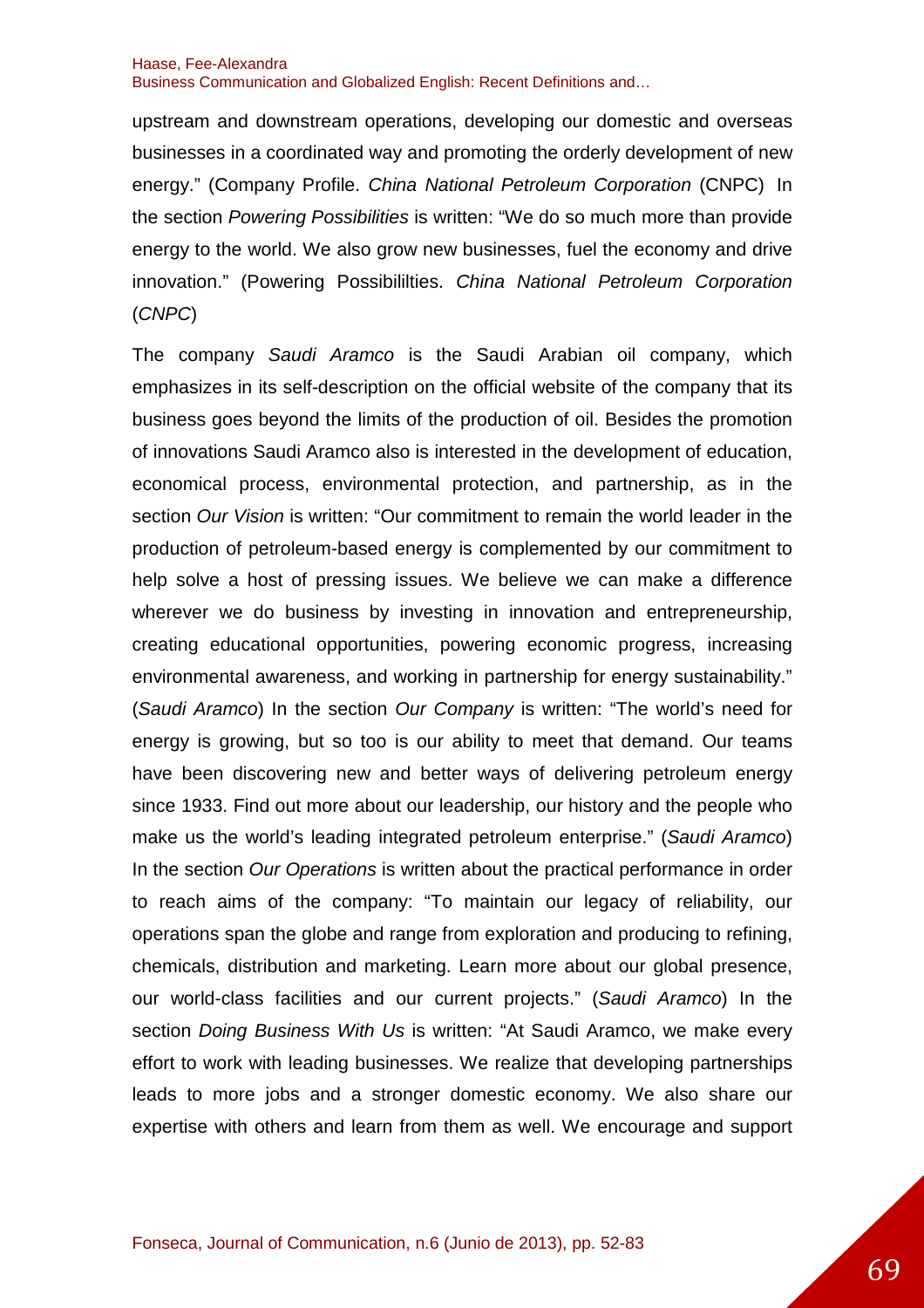those with entrepreneurial spirit and work collaboratively with our business partners for continuous improvement." (Saudi Aramco)

# **4. Case Study III: Business Communication as Academic Field at Universities in Business Communication Programs**

All above mentioned corporate areas of 'business communication' are present in international and national academic education systems and are implemented into contemporary teaching plans. The area of technical communications is usually taught and subject of research in IT and engineering department, while 'business communication' as an area of linguistic communication or corporate communication takes part in the humanities and social sciences in departments of English, Writing Centers, and departments of rhetoric, departments of languages, departments of professional communication and departments of business and management. So three main areas of approaches to business communication in the academic field exist:

> (1) Business Communication as Technical Communications (2) Business Communication as Linguistic Communication (3) Business Communication as Corporate Communication

Programs for business communication are a part of the Department of Marketing in the J. Mack Robinson College of Business of the Georgia State University, which gives the following statement: "Our mission is to equip undergraduate and graduate students with the knowledge, abilities, and resources they need to communicate effectively in a wide variety of business situations. Our course objectives ensure that students achieve their professional goals by developing the communication skills required to compete successfully in today's fast-paced, global marketplace." (Department of Marketing. Georgia State University) Business communication at the University of Berkeley in the Extensions Department for professionals is described as follows: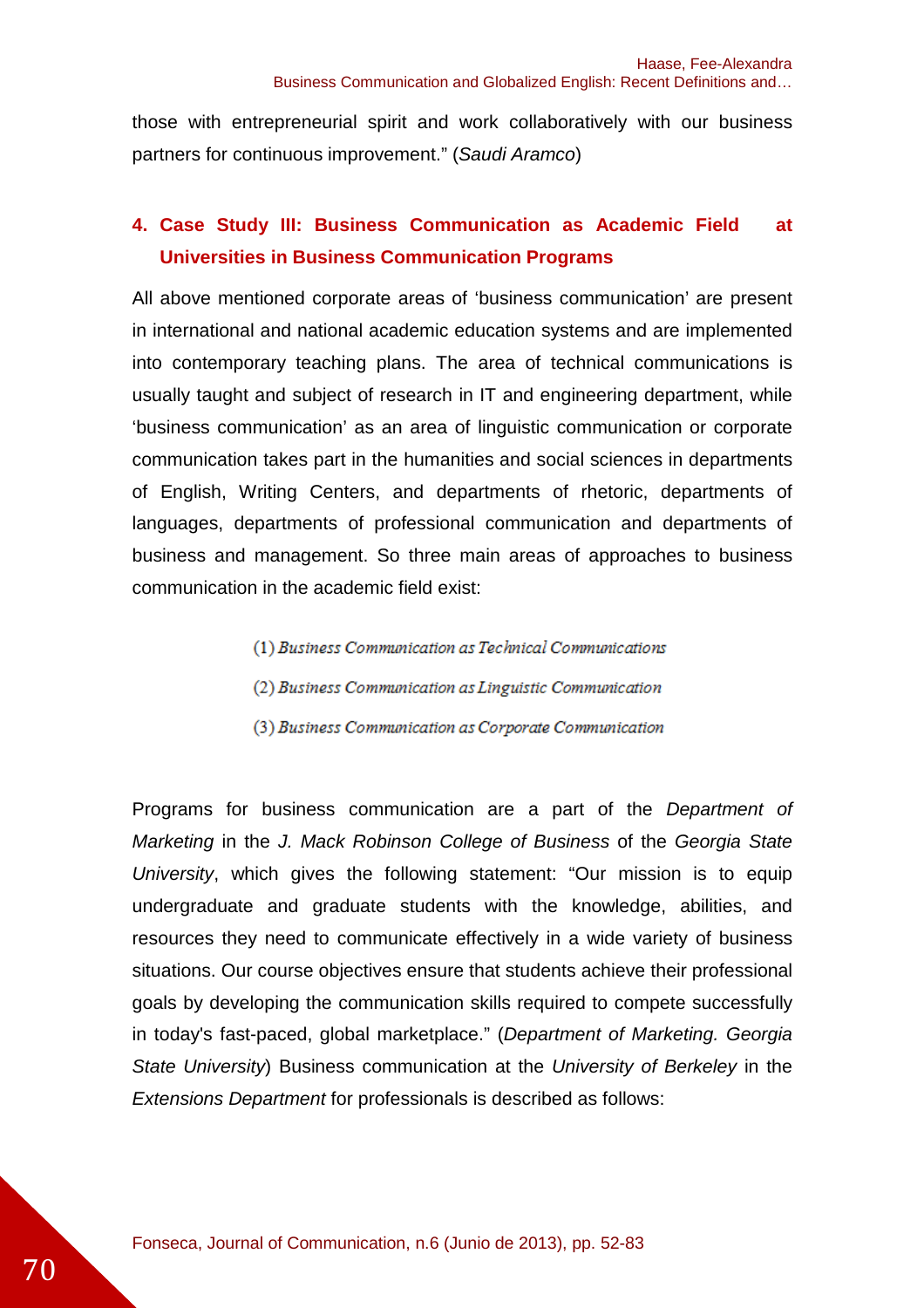> Best Practices in Negotiation Business Communication: Writing and Speaking Business Writing Review Grant Writing for Professionals Innovations in Negotiation Interpersonal Communication Skills for Business Two-Day Business Presentation Skills Workshop Two-Day Business-Writing Workshop Women and Negotiation (Catalogue Business Communication. University of Berkeley)

According to the program description in the catalogue of the University of Berkeley, these learning outcomes focus on the ability to act as a communicator in business who is able to persuade, negotiate, communicate, write business material, and communicate and present orally business relevant issues to a variety of audiences. Similar to these learning outcomes are the described outcomes in the following outlines of the International Business Communication Program of the University of Pennsylvania English Language Programs (ELP):

"Business Communications Skills

Participants will develop strategies to:

Interact more comfortably and appropriately with international colleagues at work and in social settings

Participate more effectively in meetings

Negotiate a more favorable outcome to business ventures

Respond more sensitively to international communication styles

Give more persuasive public presentations

Fonseca, Journal of Communication, n.6 (Junio de 2013), pp. 52-83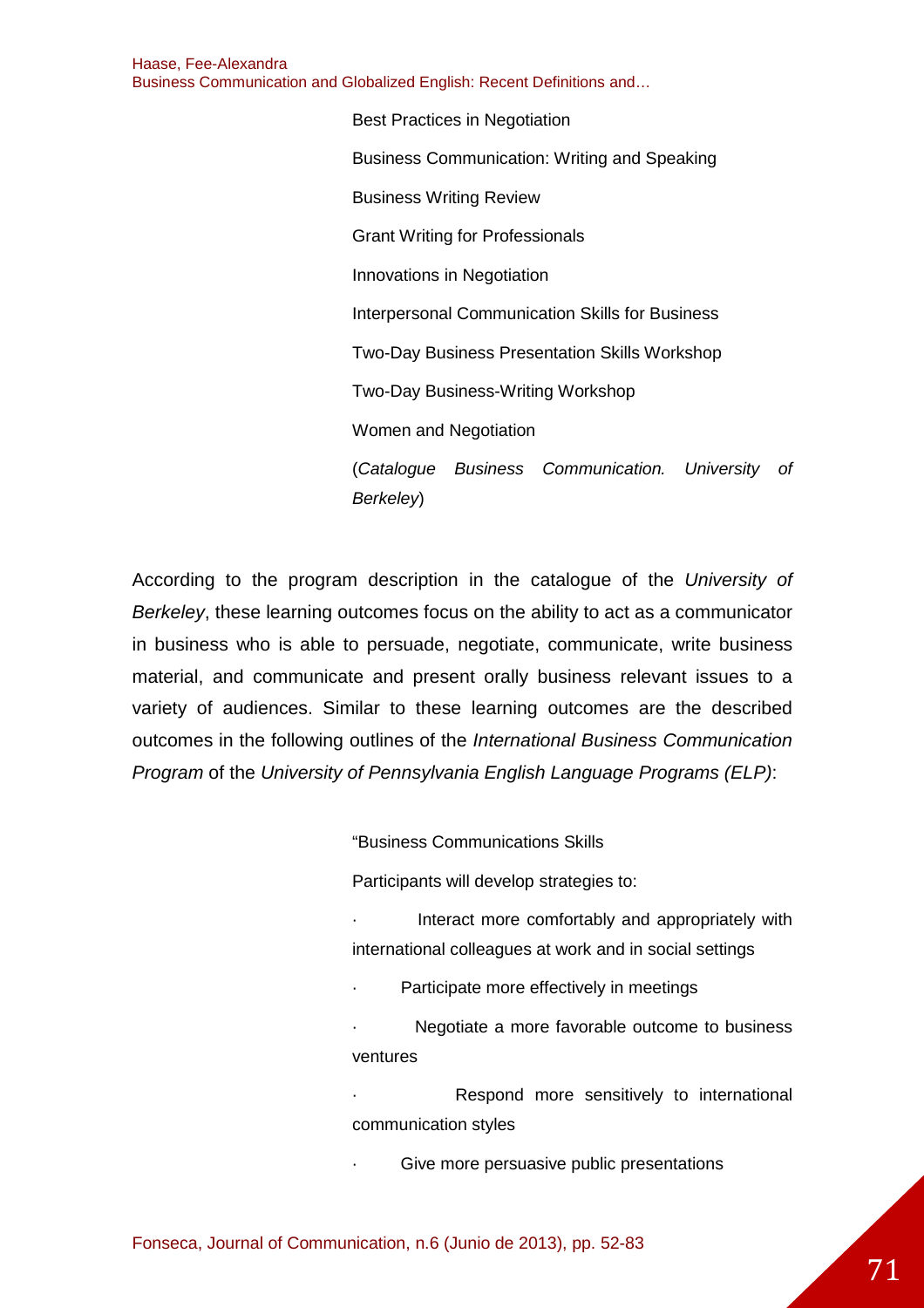Business Communication and Globalized English: Recent Definitions and…

Write more clear and concise business correspondence

Use powerful, expanded business vocabulary in speaking and writing"

 (University of Pennsylvania English Language Programs (ELP)

The following program focuses of the interpersonal communicative skills at the workplace. The program was designed with an emphasis of the performance of human communication and the ability to use speech for interactions. At the University of California San Diego the course Business Communication Skills has the following description:

> "Being able to communicate your ideas accurately and persuasively is essential in the business environment. Explore the communication skills necessary to be productive in today's complex workplace. Discover how to analyze and address a range of audiences. Learn the basics of speech organization, body language, vocal variety and speaking without preparation. Improve your interactions, one-on-one and in meetings. Topics include recognizing and responding to nonverbal messages; personal vs. position power; negotiation; accommodating individual differences (age, culture, gender); giving and receiving constructive criticism; understanding group dynamics and team development; professional writing skills, and presentation skills." (University of California, San Diego)

The course BUSA-40368 is part of the Certificate Programs Business Management, Facilities Management, Human Resource Management, and Project Management at Arizona State University Online. The course focuses on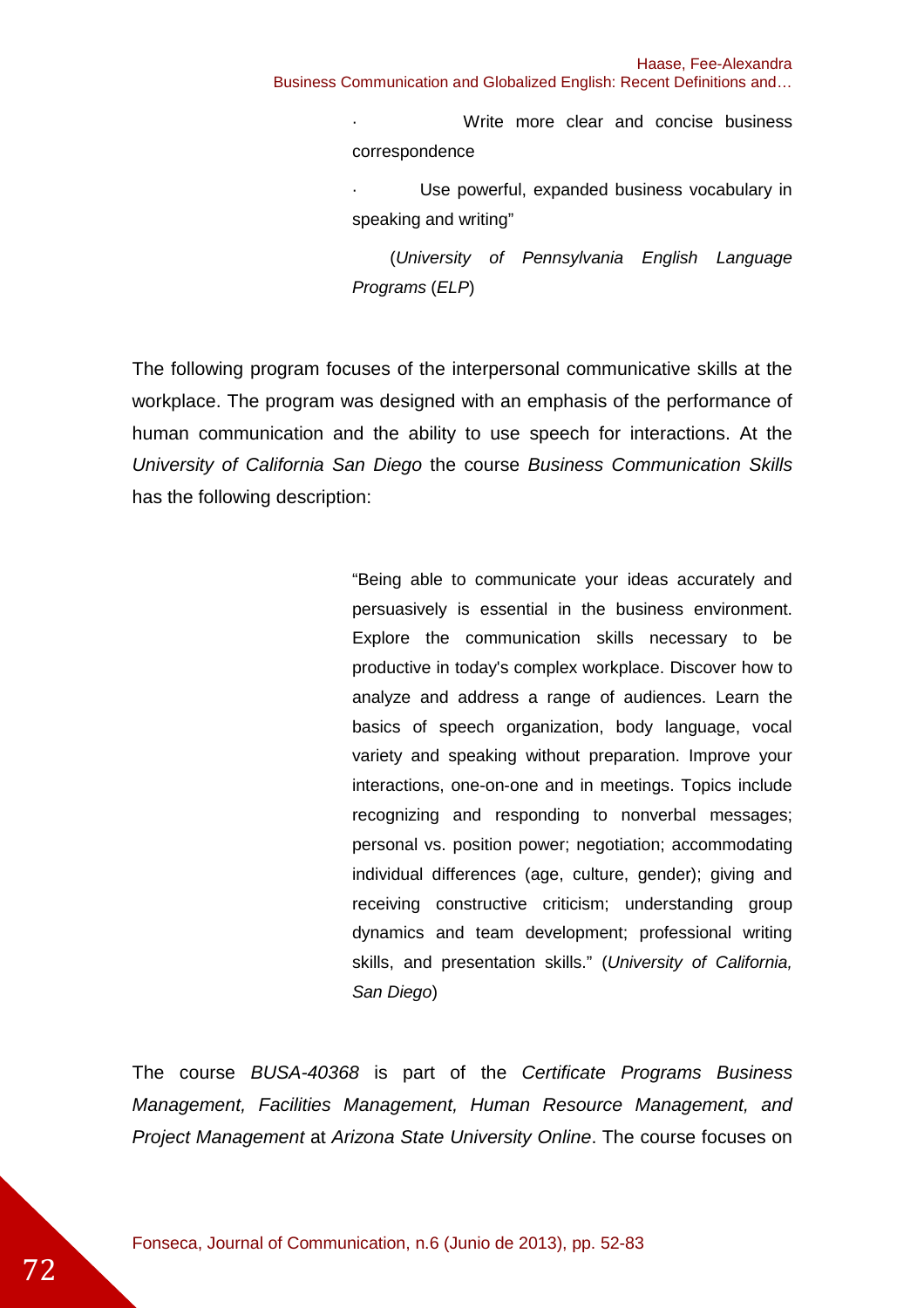business communication in sales, operations, retail banking, and hospitality, as described in the outlines of the course:

> "The Bachelor of Arts in business and communication prepares students to understand and shape messagerelated behaviors for the purpose of improving communicative interactions in the workplace. Business communication has exploded as a distinct professional field as companies require rapid and considered responses, from conveying ordinary information to crisis communications. This innovative, interdisciplinary program prepares graduates for positions in a variety of professions in which business and communication play an important role in ensuring success. Graduates of this program will be better qualified to enter private and nonprofit corporate communications positions with business knowledge that will be immediately useful to potential employers. Students pursuing opportunities in sales, operations, retail banking and hospitality will find the concentration of particular value." (Arizona State University Online)

The academic education in universities focuses on the professional skills as a communicator in the business world. The areas covered by the studies of business communication are general communication skills, rhetoric and persuasion, formalized communication styles and formats of business, intercultural communication, and interpersonal communication in written and spoken form. While the here described programs offer general business communication courses, also specific business communication courses in departments of business and management exist, which offer courses matching the needs of the departmental units of corporate organizations.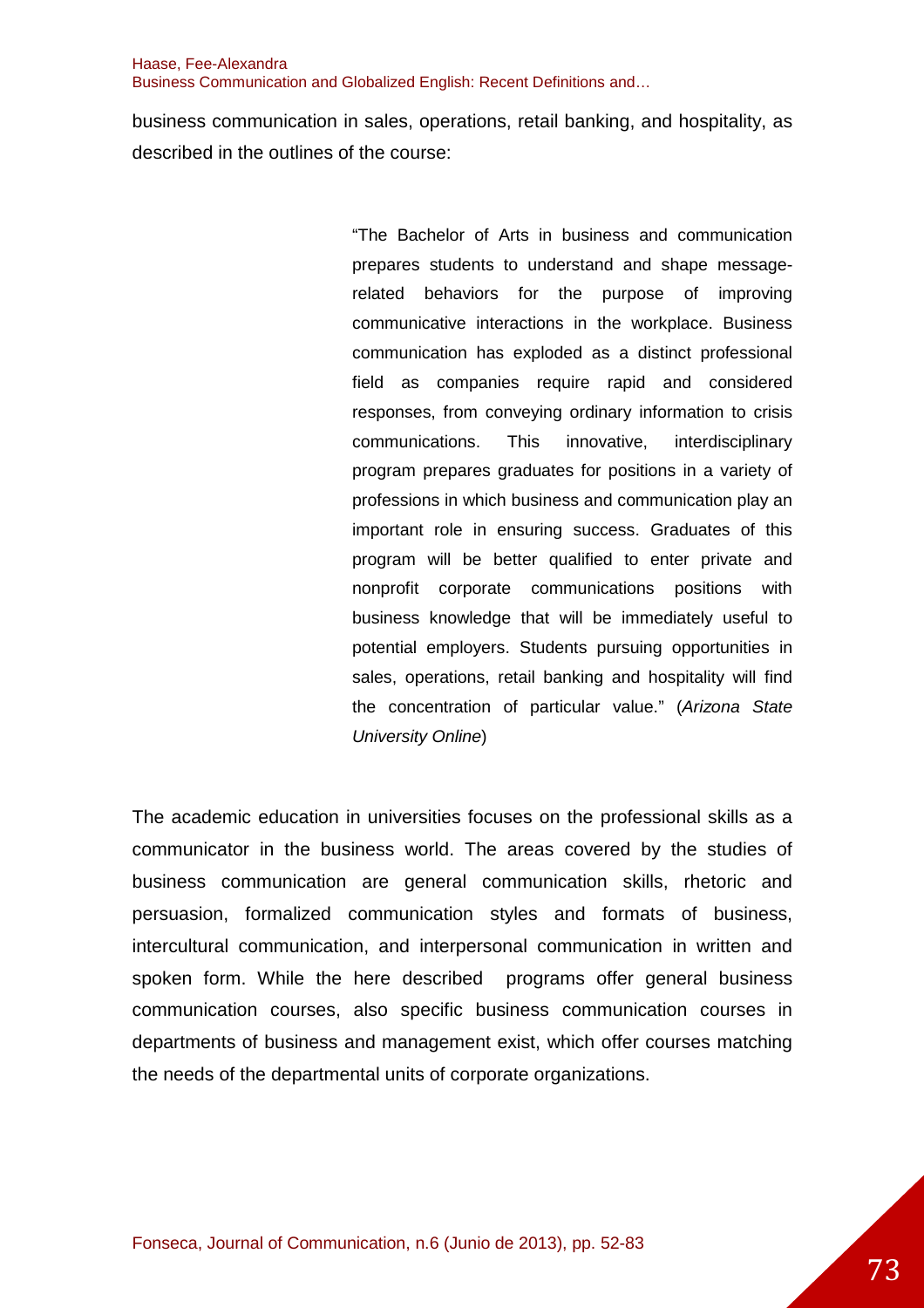# **5. Conclusions: Language, Corporate Identity, and 'Business Communication' 'Business Communication': What Does It Mean Actually Mean? The Professional Application of 'Business Communication' in the Globalized World**

The professional application of 'business communication' refers to any company or organization, which sells means or services of 'business communication'. Accordingly, the term 'business communication' can vary in terms of their business sector; it can comprise technical means and communications for business communication, the services of professional communicators in business life, and the communicative activities of special areas and employment types in corporate units, which are specialized in 'business communication'. The state of the business world usually identified in the  $21<sup>st</sup>$  century as 'age of globalization' brings along some characteristic features for business communication. The English language as the *lingua franca* of business is one of its dominant features. The majority of handbooks written about business communication are titles dedicated to the conduct of human communication in English. So they introduce the learner of a second language to the vocabulary and the pragmatic context of business situations, which require a specific communication style. Also the differences between the style of business conduct between a native speaker of a language not having any experience in the international business style and the business style of the cultures usually associated with the English language and native speakers of the English language are addressed under the topic 'business communication'. Here the English language and the globalized structures of business conduct set the standards, which determinate how business is conducted. These settings of the globalized world are the framework for business communication, which is trained at academic level and applied in corporate organizations. Types of communication employed by business organizations were as follows listed by Communication Theory: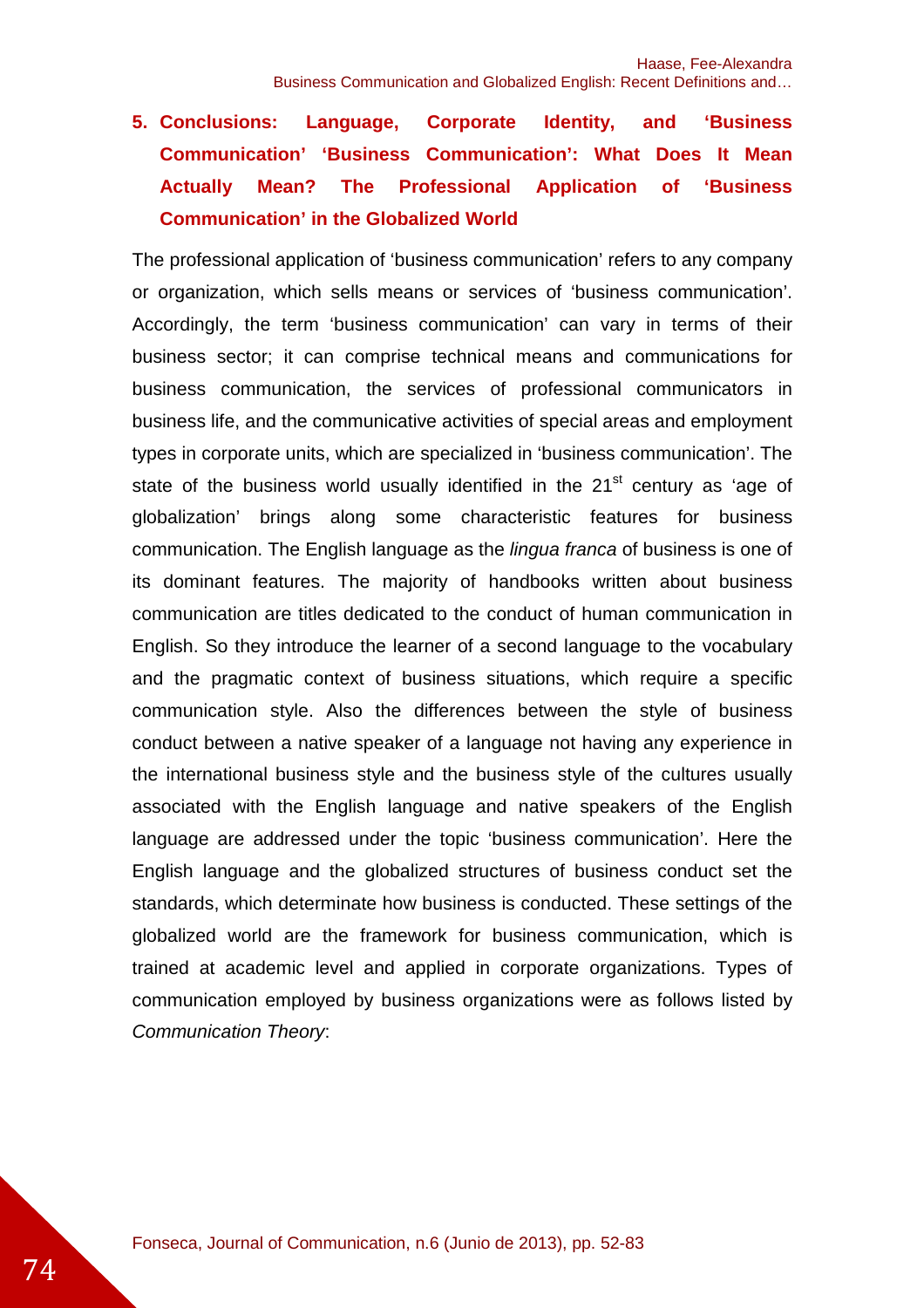> Locations of Communication **External Communication** Internal Communication

Directions of Communication Downward Communication **Upward Communication** Horizontal / Lateral Communication

Ways of Communication Formal and Informal Channels of Communication Grapevine communication (Communication Theory)

Business communication refers here to the specific communication is departments of marketing, public relations, advertising, research, and management. 'Business Communication' has the definition as any

> "communication used to promote a product, service, or organization; relay information within the business; or deal with legal and similar issues. It is also a means of relaying between a supply chain, for example the consumer and manufacturer. Business Communication is known simply as "communications". It encompasses a variety of topics, including marketing, branding, customer relations, consumer behaviour, advertising, public relations, corporate communication, community engagement, research & measurement, reputation management, interpersonal communication, employee engagement, online communication, and event management. It is closely related to the fields of professional communication and technical communication." (Communication Theory)

According to Communication Theory , in practical business literature the term communications is used for various channels of communication including the internet, print publications, radio, television, media' outdoor activities, and 'word of mouth' propaganda. (Communication Theory) Other corporate authors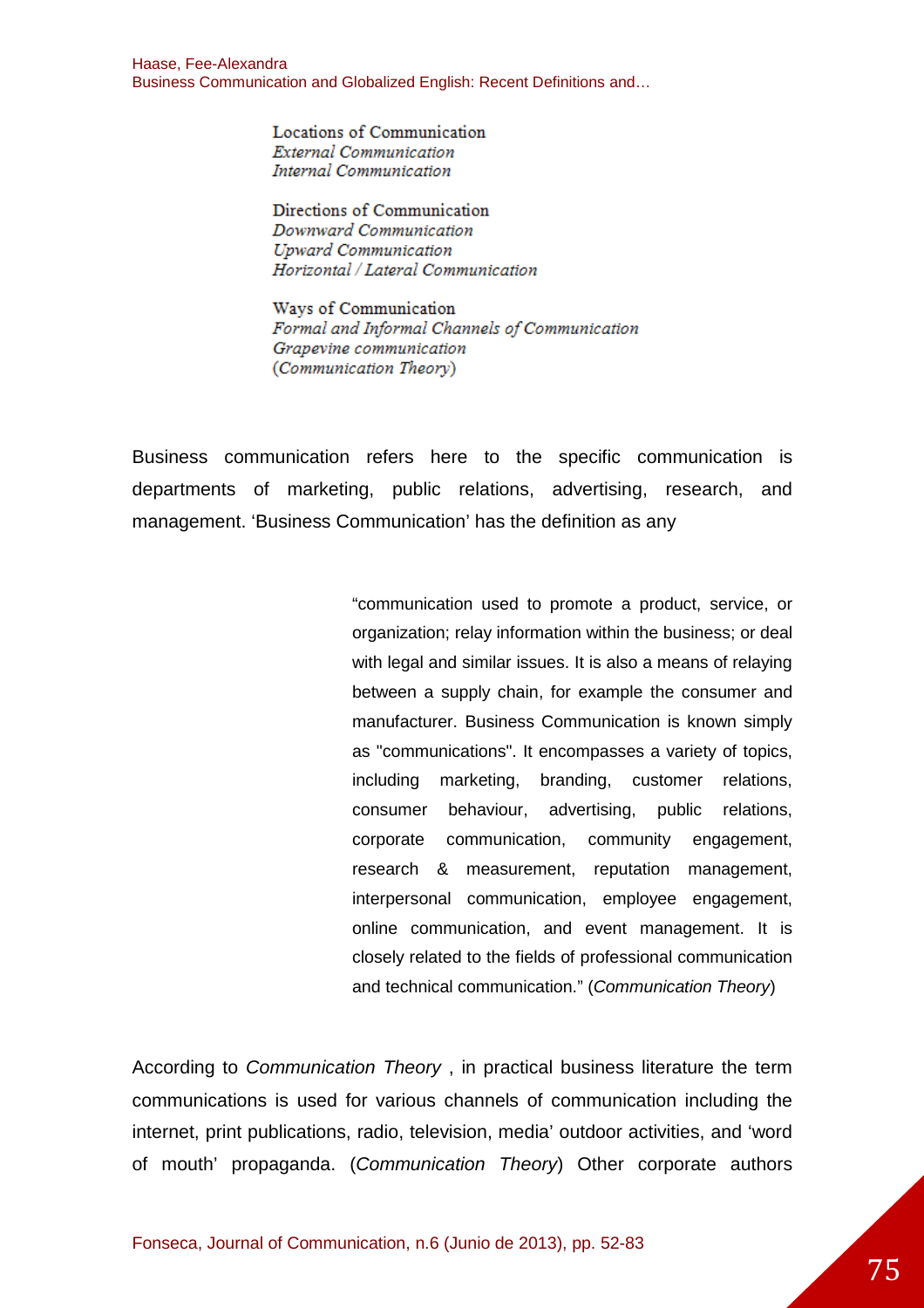associate with the term 'business communication' the two ways of personal communication as oral and written communication. According to Academic Room, types of business communication are:

> Verbal communication Non-verbal communication Written communication Electronic communication

In the description of Academic Room 'verbal communication' is a type of communication that involves 'use of words' for communicating. Here 'non-verbal communication' is a mode of communication which only "majorly uses body language and various other physical gestures as a means for communicating". 'Written communication' is a type that only includes written forms for communicating. 'Electronic communication' is the modern way of communication that includes electronics and latest technology for communicating such as teleconferencing e-mail, etc. (Academic Room)

### **The Corporate Identity and 'Business Communication'**

Business communication is an applied field of communication studies. While it can be extended to theoretical and research areas, the center of the contemporary field of 'business communication' lies in the functional corporate communication of business conducting organizations. In this sense, 'business communication' is a non-academic term, which evolved from the practical needs of business organizations. Business communication comprises various fields of administrative duties from the level of a manager to an administrator with a set of skills in the range of business writing, knowledge of a foreign language, intercultural skills, and the conduct of business. Universities and other educational institutions offer degrees in business communication with different programs of selected courses. Adjunct programs of the extensions programs of U.S. American universities offering a degree in Business Communication are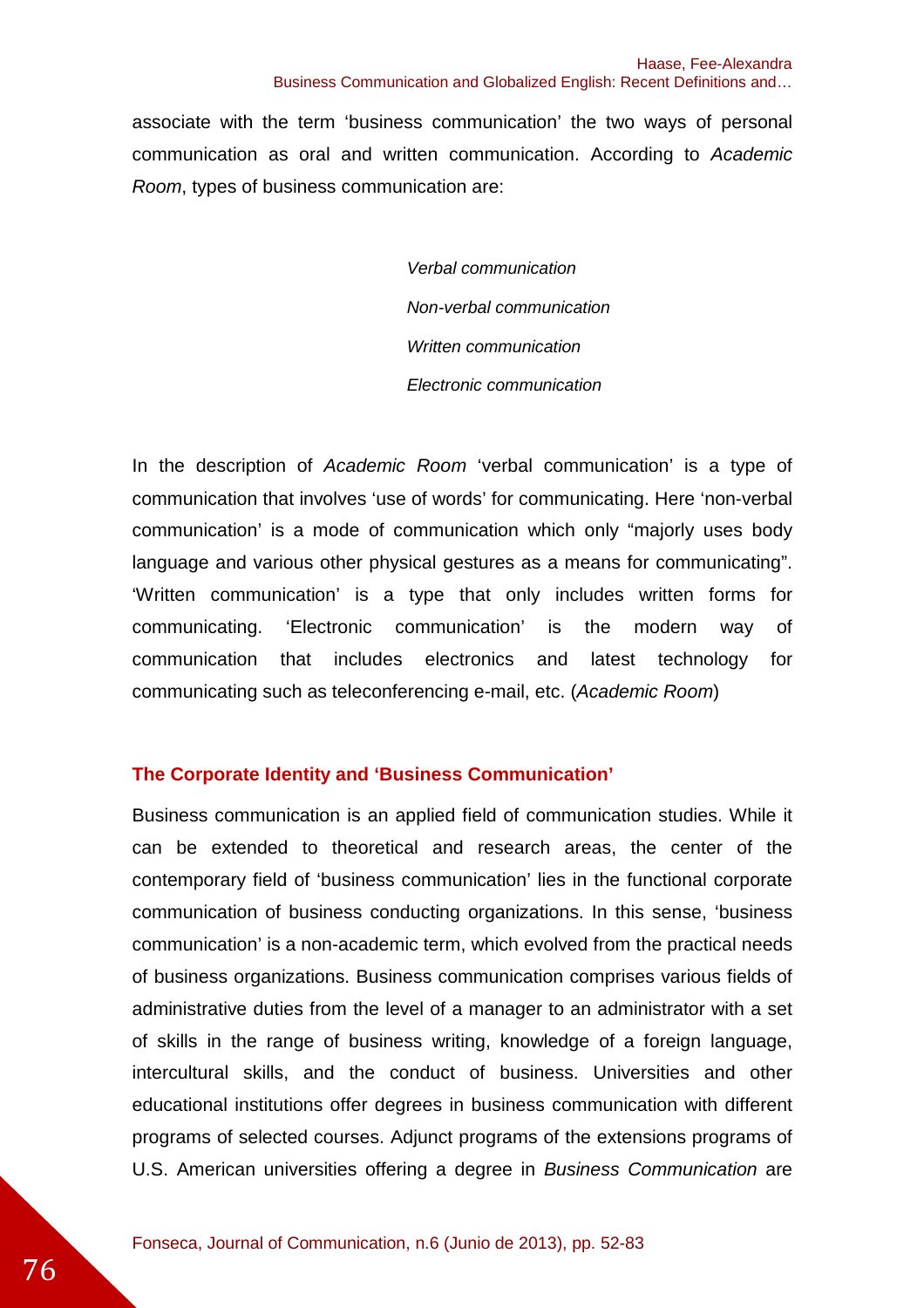the formats of educational degrees at the level of higher education, which reflect the practical needs of this degree for professional purposes. As a discipline of applied sciences these degree programs for business communication enter the curricula of various academic departments. 'Business communication' as communication, which serves the conduct of business is highly determinated by the deeds of the corporate organization and the way of the performance of the business. Like any communication, also 'business communication' is characterized by formal aspects like method or technique rather than by its detailed contents. So the specific corporate identity determinates the methods, strategies, and tactics, as well as the concrete tools and technical devices for business communication. Also the humans employed in the corporate organization contribute to the aims and functions of business communications as determinated by the organization. This human ability to perform business communication need to be trained; so in the academic world the studies of business communication have developed in various fields; the range of business communication comprises here the knowledge of simple administrative functions as well as management functions. The condition of business communication in the 21<sup>st</sup> century is the conduct of business under the principles of the 'knowledge society'. Also business communication at the simplest level of technical communications entails the distribution of knowledge, which is instrumentalized for a specific purpose. The distribution of knowledge is a common feature and helps describing the processes and the extension of the concept 'knowledge' since the late 21<sup>st</sup> century. 'Business communication' in a more complex way is the means of communicating the applied knowledge of a corporate entity for the purpose of conducting business.

### **The Ambivalence of the Term 'Business Communication'**

'Business communication' is an ambivalent term due to the various fields of its application The ambivalence of the term 'business communication' emerged from different sectors of application of the term and their distinct perspective of using the term. We can distinguish the following three areas: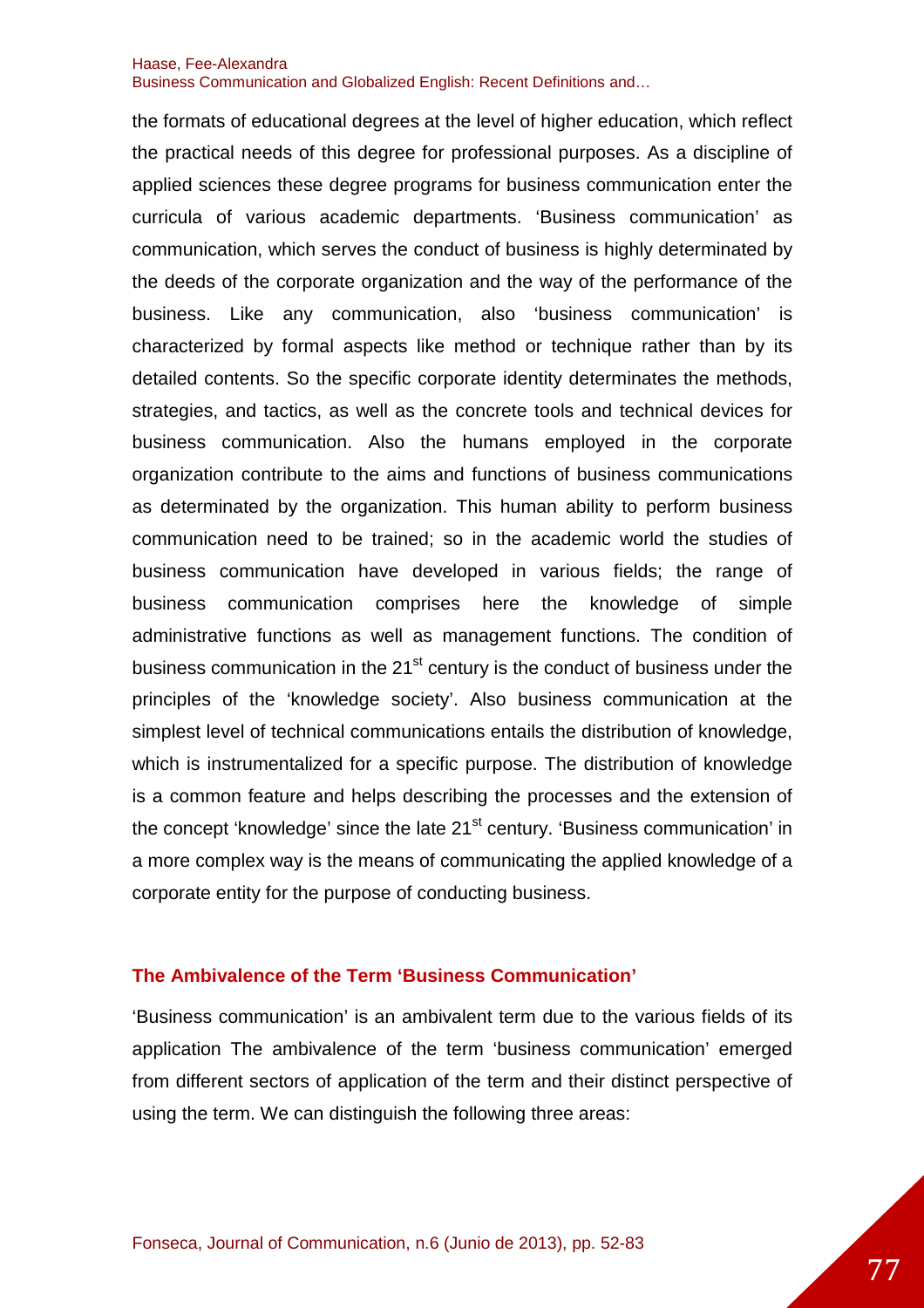### (1) Business Communication as Technical Communications

The basic understanding is the use of any mean of communications for business, which is the technical aspect of business communication, especially the means of IT and other technical divices for the conduction of business communication.

### (2) Business Communication as Linguistic Communication

Business communication also comprises the aspect of human applications of linguistic communication in form of language use. Written and spoken forms of business communication have brought forwards a set of rules, formats, and tools for conducting business communication as a form of linguistic communication

### (3) Business Communication as Corporate Communication

Companies or organizations are managed by a specific set of principles like vision, mission, aims, and roles of the professionals employed. Also the segmental structure of areas of a corporate organization is relatively strict determinated by professional areas.

- (1) Business Communication as Technical Communications
- (2) Business Communication as Linguistic Communication
- (3) Business Communication as Corporate Communication

#### **Areas of Business Communication**

The technical development of recent decades, globalization, and formats of the corporate organization have formed the understanding of types and applications 'business communication'. It is likely that also these factors have an important impact of the conduct of business in the future.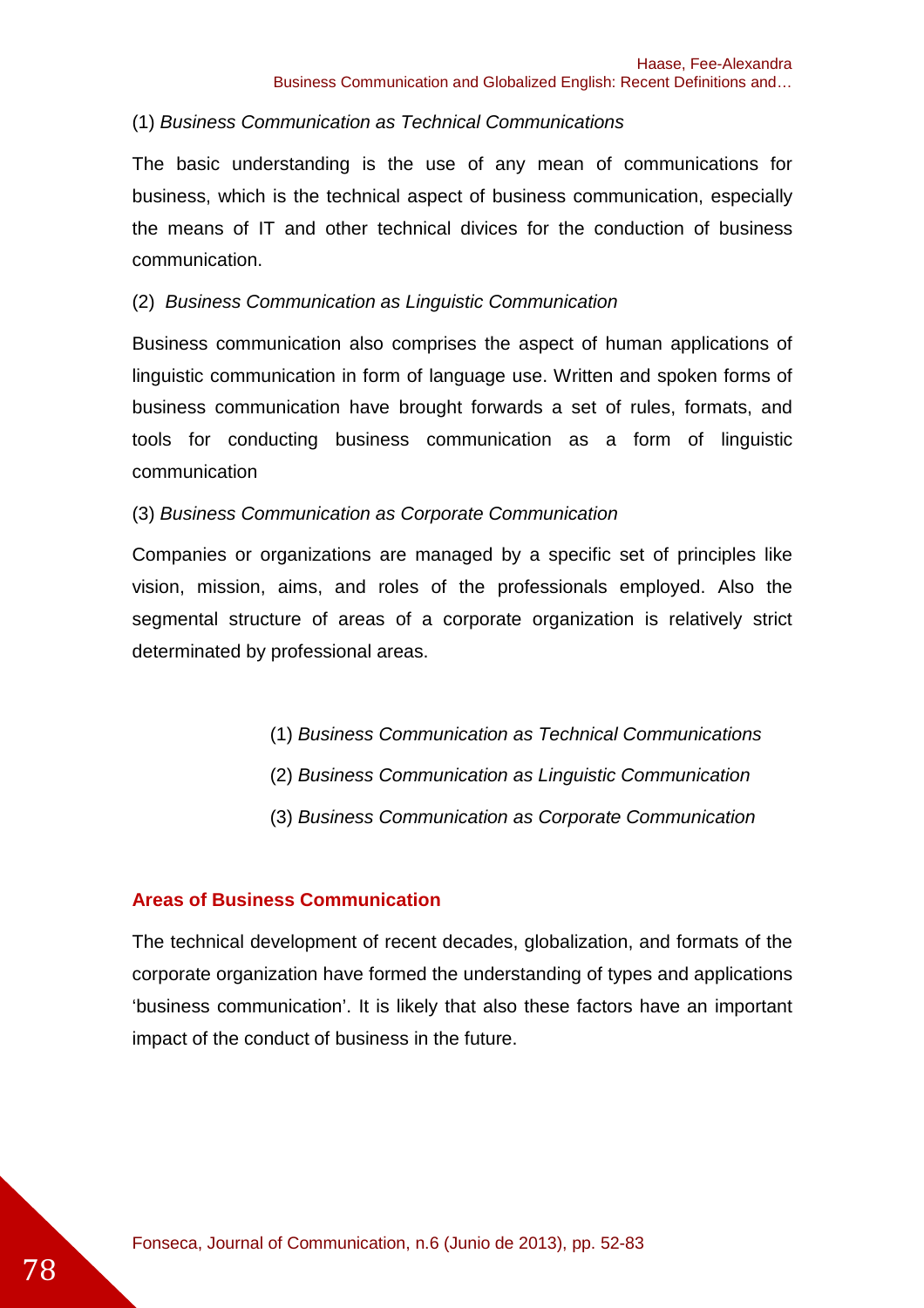### **Works Cited**

Alshare, Khaled A.; Lane, Peggy L.; Miller, Donald. "Business Communication Skills in Information Systems (IS) Curricula: Perspectives of IS Educators and Students." Journal of Education for Business 86.3 (2011): 186-194.

Andriessen, Daniel. Making Sense of Intellectual Capital, Designing a Method for the Valuation of Intangibles. Oxford: Elsevier 2004.

Baddock, Barry. Business Communication in English: E-Mails und SMS: Level A2 des Europäischen Sprachenzertifikats. Ismaning: Hueber, 2006.

Barrett, Barney; Sharma, Pete. Networking in English: Informal Communication in Business. Oxford: Macmillan, 2010.

Bennie, Michael. A Guide to Good Business Communication. How to Write and Speak English Well in Every Business Situation. 5th ed. Oxford: How To Books, 2009.

Boettger, Claudia. Lost in Translation? An Analysis of the Role of English as the Lingua Franca of Multilingual Business Communication. Hamburg: Verlag Dr. Kovac, 2007.

"Business". Business Dictionary. March 23, 2013.

<http://www.businessdictionary.com/definition/business.html#ixzz2OG55aYkz>.

"Business Communication". Business Dictionary. March 23, 2013.

<http://www.businessdictionary.com/definition/business-communication.html>.

"Business Communication." Management Study Guide. March 23, 2012.

<http://www. managementstudyguide.com/business\_communication.htm>

"Business Communication". Academic Room. March 23, 2013.

<http://www.academicroom.com/topics/what-is-business-communication>.

Conrad, David; Newberry, Robert. "Identification and Instruction of Important Business Communication Skills for Graduate Business Education." Journal of Education for Business 87.2 (2012): 112-120.

DOI: 10.1080/08832323.2011.576280.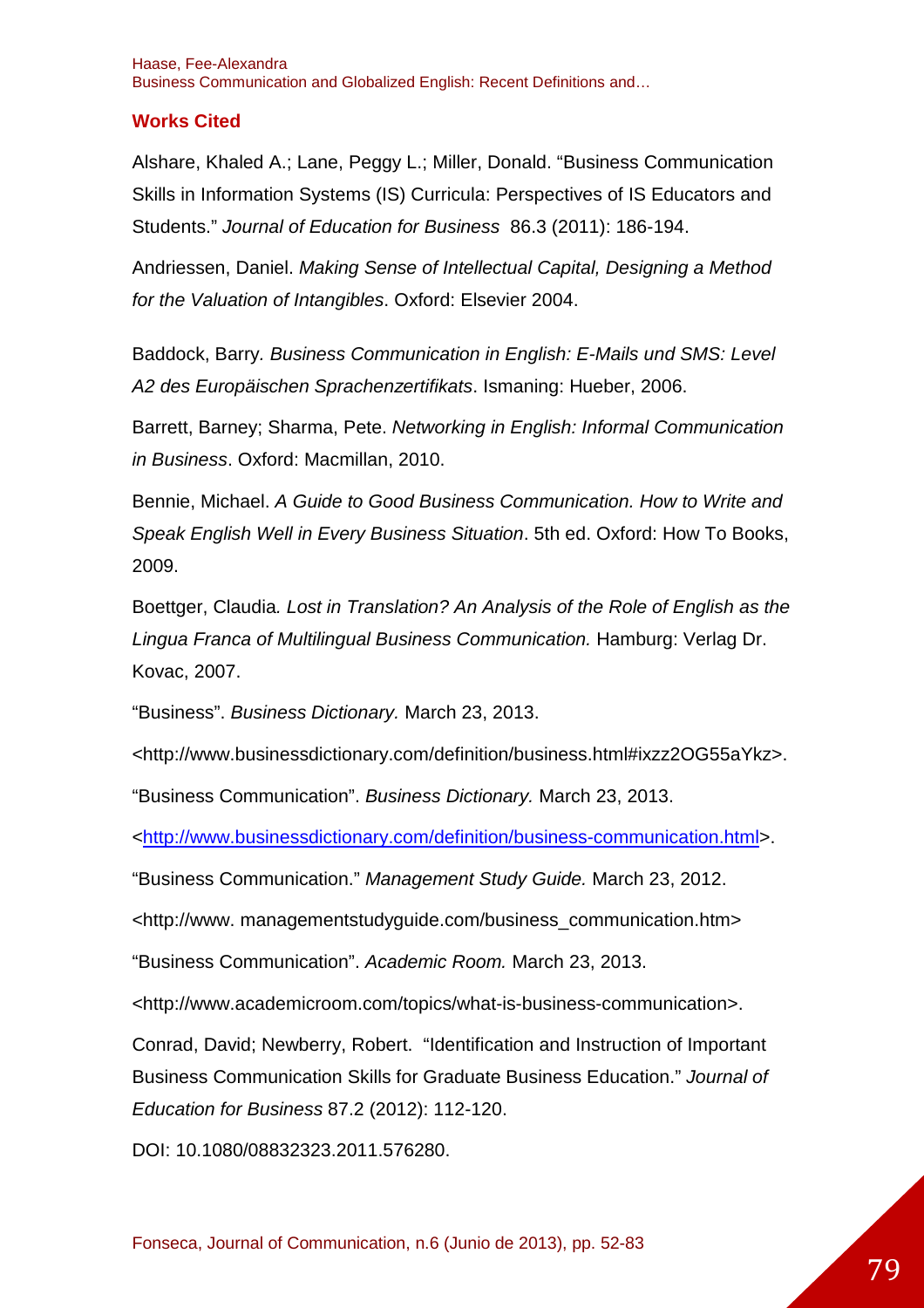"Corporate Communication". Financial Times Lexicon. March 23, 2013.

<http://lexicon.ft.com/Term?term=corporate-communication>.

Corrado, Carol. Intangible Capital and Growth in Advanced Economies: Measurement and Comparative Results. London: Centre for Economic Policy Research, 2012.

Dovey, Ken. "Leadership Practices in the Generation and Deployment of Intangible Capital Resources for Innovation. In: International Journal of Learning and Intellectual Capital 9.3 (2012): 295-306.

Guffey, Mary Ellen; Seefer, Carolyn M.. Essentials of Business Communication. Stamford: Cengage Learning, 2007.

Hooker, John. "Cultural Differences in Business Communication." Carnegie Mellon University. March 23, 2013.

<http://ba.gsia.cmu.edu/jnh/businesscommunication.pdf>.

Ioannis, Seimenis; Damianos, Sakas P.; Nikolaos, Konstantopoulos. "A Strategic Model for the Business Communication Field Training Decision in the Commercial Enterprises." AIP Conference Proceedings. 1148.1 (2009): 897- 900.

Jones-Macziola, Sarah; White, Greg. Getting Ahead: Communication Skills for Business English. Cambridge: Cambridge University Press, 2010.

"Kinds of Types of Communication by Business Organisation." Communication Theory. March 23, 2012.

<http://communicationtheory.org/kinds-types-of-communication-employed-bybusiness-organisations/comment-page-1/>.

Li, Kam-Cheong. Effective Business Communication in English: A Practical Approach. Singapore: Prentice Hall, 2009.

Marrocu, Emanuela. "Intangible Capital and Firms' Productivity." In: Industrial and Corporate Change 21.2 (2012): 377-402.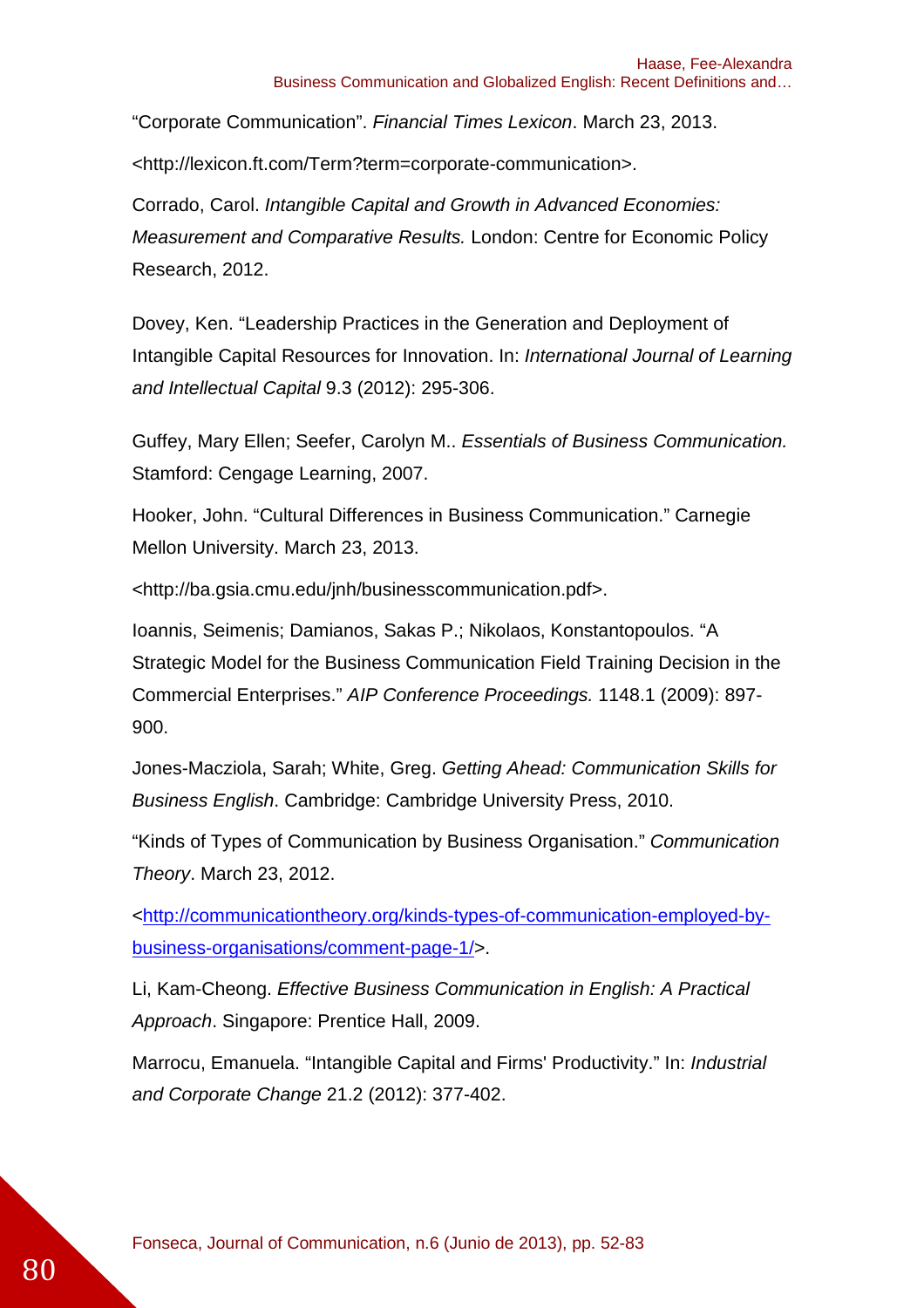Maas, Jayne; Burgess-Wilkerson, Barbara. The Development of a Student Concept Mapping Guide for Business Communications." International Journal of Interdisciplinary Social Sciences 6.5 (2012): 215-226.

Pasher, Edna. The Complete Guide to Knowledge Management. A Strategic Plan to Leverage Your Company's Intellectual Capital. Hoboken, N.J. : Wiley, 2011.

Sweeney, Simon. English for Business Communication: A Short Course Consisting of Five Modules. Cambridge: Cambridge University Press, 2003.

Teece, David J. Managing Intellectual Capital. Organizational, Strategic, and Policy Dimensions. Oxford; New York: Oxford University Press, 2000.

Warren, Martin. "Just spoke to …": The Types and Directionality of Intertextuality in Professional Discourse." English for Specific Purposes 32.1 (2013): 12-24.

DOI: 10.1016/j.esp.2012.07.001.

### **Websites of Universities**

"Business Communication Programs". Department of Marketing. Georgia State University. March 23, 2013.

<http://robinson.gsu.edu/marketing/bcom.html>.

"Catalogue Business Communication." University of Berkeley Extensions. University of Berkeley. March 23, 2013.

<http://extension.berkeley.edu/catalog/businesscom.html>.

"International Business Communication Program". University of Pennsylvania English Language Programs (ELP). University of Pennsylvania . March 23, 2013.

<http://www.sas.upenn.edu/elp/IBCP\_courses>.

"BUSA-40368". Extensions Program. University of California, San Diego. March 23, 2013.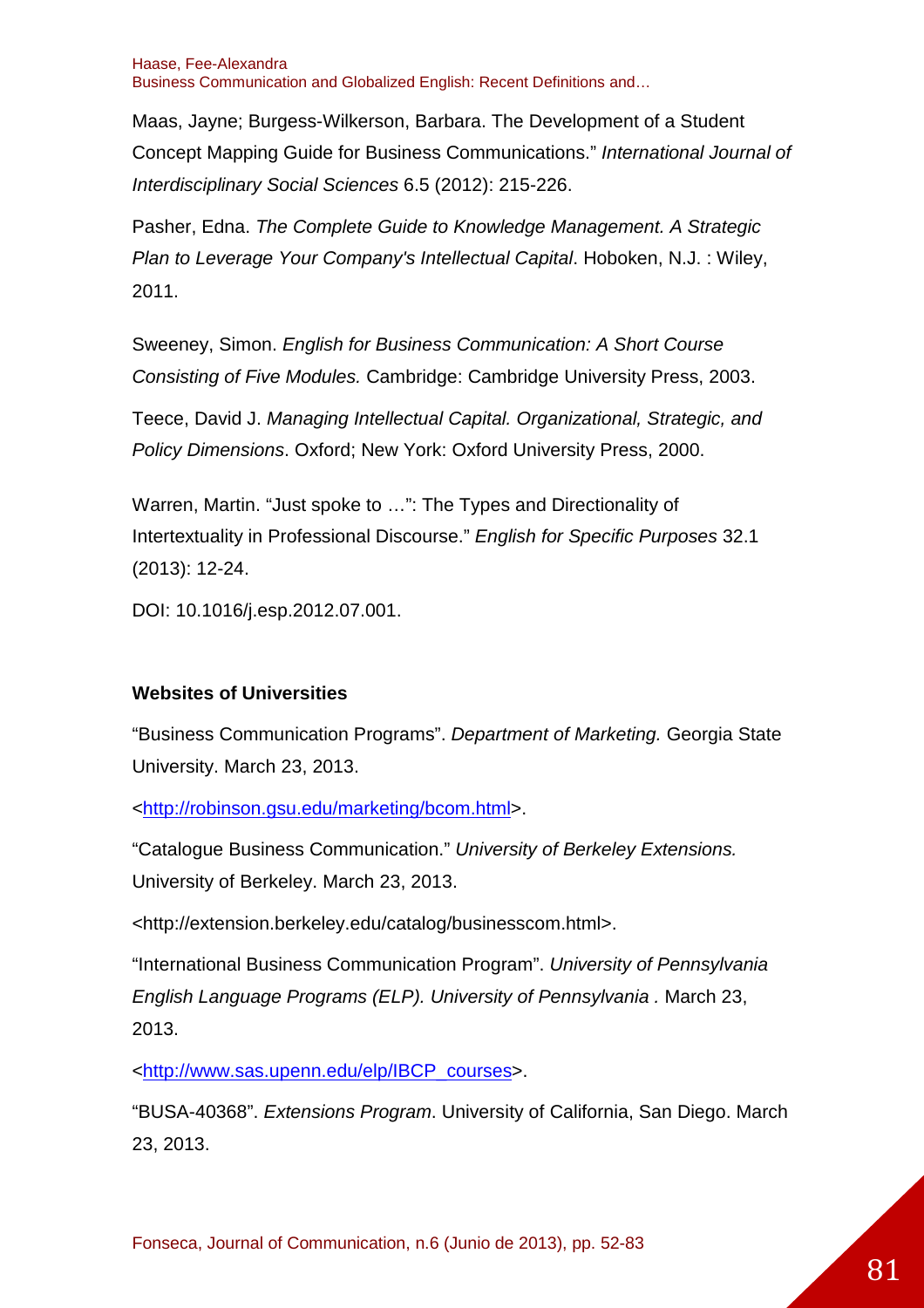<http://extension.ucsd.edu/studyarea/index.cfm?vAction=singleCourse&vCours e=BUSA-40368>.

"Degree Programs. Undergraduate Bachelor Arts Business Concentration". Arizona State University Online. March 23, 2012.

<http://asuonline.asu.edu/degree-programs/undergraduate/bachelor-artsbusiness-concentration-communication>.

### **Websites of Companies**

### Wal-Mart

"Our Story". Walmart. March 23, 2013.

<http://corporate.walmart.com/our-story>.

"Walmart Community". Walmart. March 23, 2013.

<http://www.walmartcommunity.com>.

"Corporate Culture". Walmart. March 23, 2013.

<http://corporate.walmart.com/our-story/working-at-walmart/culture>.

### AT&T

"AT&T Homepage". AT&T. March 23, 2013.

<http://www.att.com/gen/landing-

pages?pid=3309&RIAConsoleLogLevel=4000>.

"Doing Business With Us". AT&T. March 23, 2013.

<https://wwwwww.att.com/gen/general?pid=7512>

"Corporate Citizenship". AT&T. March 23, 2013.

<http://www.att.com/gen/corporate-citizenship?pid=7738>.

"Company Information. Company Values". AT&T. March 23, 2013.

<http://www.att.com/gen/investor-relations?pid=5711>.

"Investor Relations". AT&T. March 23, 2013.

<http://www.att.com/gen/investor-relations?pid=5711>